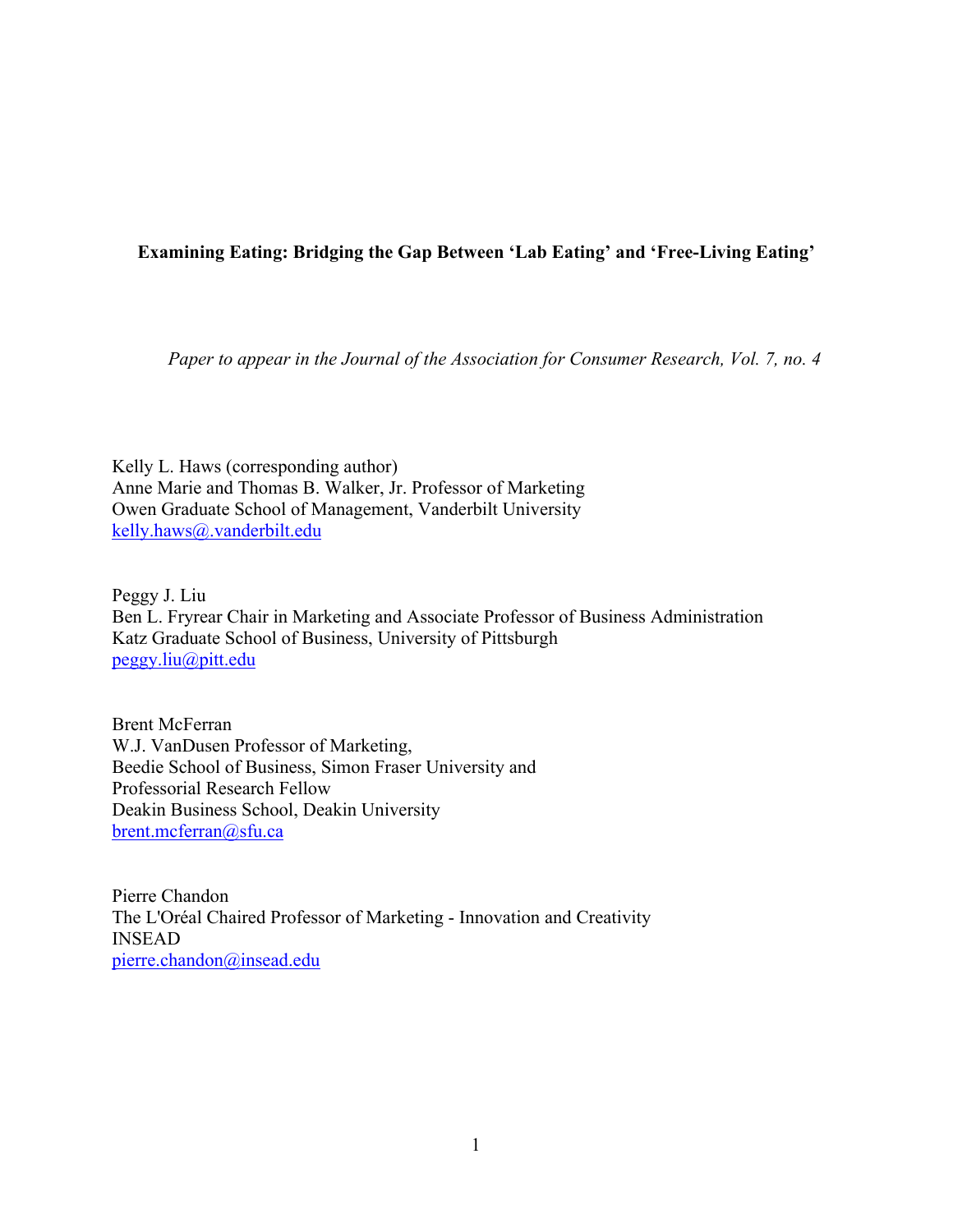# **Examining Eating: Bridging the Gap Between "Lab Eating" and "Free-Living Eating"**

# **ABSTRACT**

Food consumption and its physiological, psychological, and social antecedents and outcomes have received considerable attention in research across many disciplines, including consumer research. Although researchers use various methods to examine food decision-making, many insights generated stem from observing eating choices in tightly controlled lab settings. Although much insight can be gained through such studies (or "lab eating"), it is apparent that many factors differ between such settings and everyday consumption (or "free-living eating"). This article highlights key differences between "lab eating" and "free-living eating," discusses ways in which such differences matter, and provides recommendations for researchers regarding how and when to narrow the gap between them, including by enriching lab studies in ways inspired by free-living eating. Besides suggesting how researchers can conduct studies offering a deeper understanding of eating patterns, we also highlight practical implications for improving food consumption for consumers, marketers, and policymakers.

*Keywords:* food, research methods, obesity, eating patterns, external validity

*Abstract word count:* 145/150 words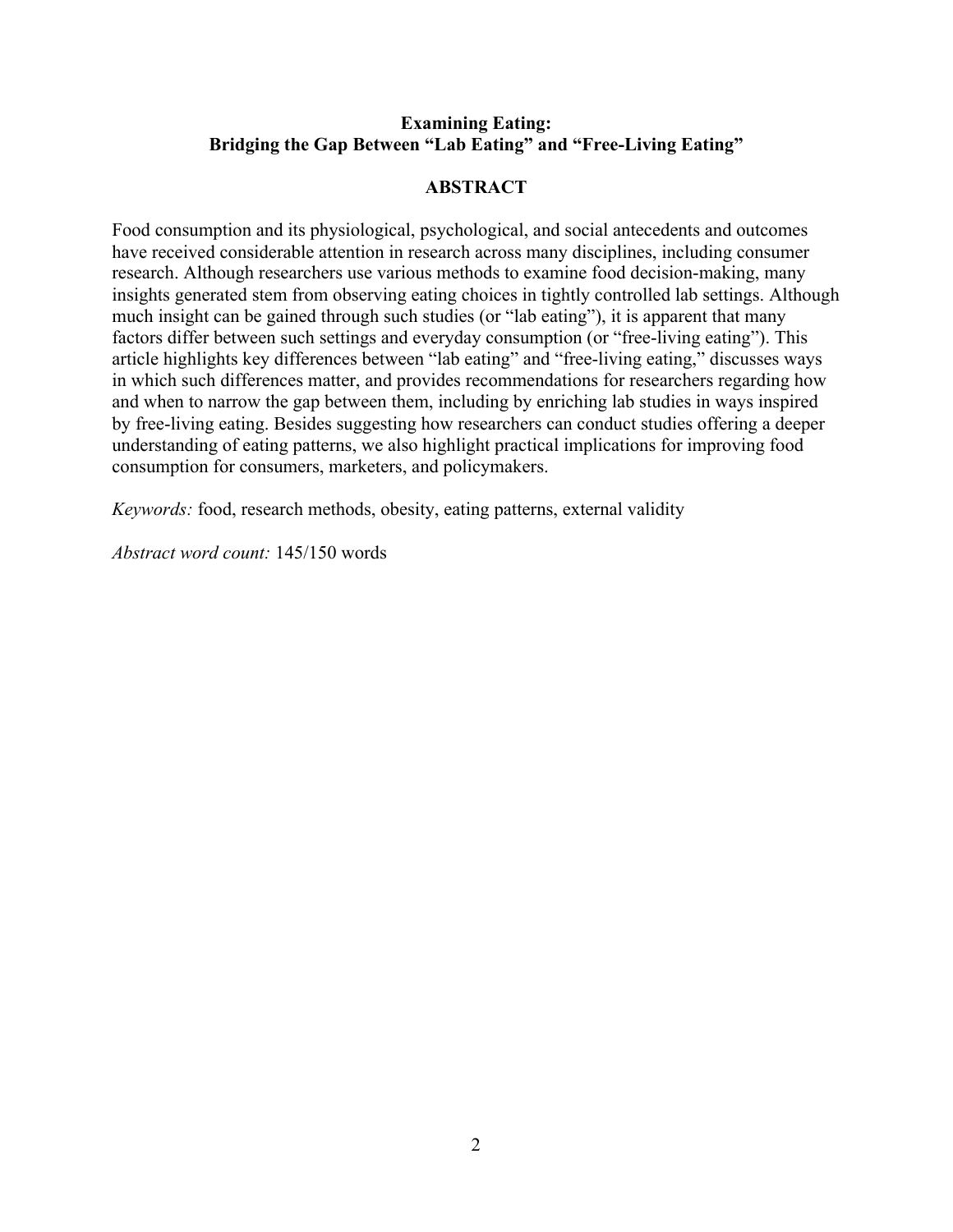Food is one of the most widely studied consumer research topics. Indeed, although obesity's causes are multi-faceted and complex, food choices play a key role in weight gain (Livingston and Zylke 2012). Moreover, issues such as sustainability (Block et al. 2016) and general well-being (Block et al. 2011) are also important food-related outcomes. Therefore, understanding people's food selections and consumption and their responses to various interventions shaping these choices is important, and consumer research has made considerable progress in this regard (Cadario and Chandon 2020). At the same time, researchers often use laboratory studies to make recommendations for real-world interventions, despite not having evidence that they are effective beyond lab settings.

Like many areas of consumer research, researchers have differing aims when conducting food research, which should guide their methodological choices and trade-offs between external and internal validity (Calder, Phillips, and Tybout 1983; Lynch 1982, 1983, 1999). Theory testing, for example, warrants controlled "lab eating" studies. Conversely, applying a theoretical prediction to a specific context, say to estimate the effects of a local soda tax on children's convenience store purchases (Seiler, Tuchman, and Yao 2021), warrants a study closely mirroring the context and population of interest and capturing people's eating behaviors unconstrained by researchers—which is known as "free-living eating" in nutrition research (e.g., Petty, Melanson, and Greene 2013).

We propose that although "lab eating" as it is often conducted is suitable for some research goals, there is considerable opportunity to better bridge the gap between "lab eating" and "free-living eating" by enriching lab eating studies to account for background factors that exist within free-living eating and/or by using more multi-method approaches. Indeed, researchers often fail to capture, or even acknowledge, the many background factors that exist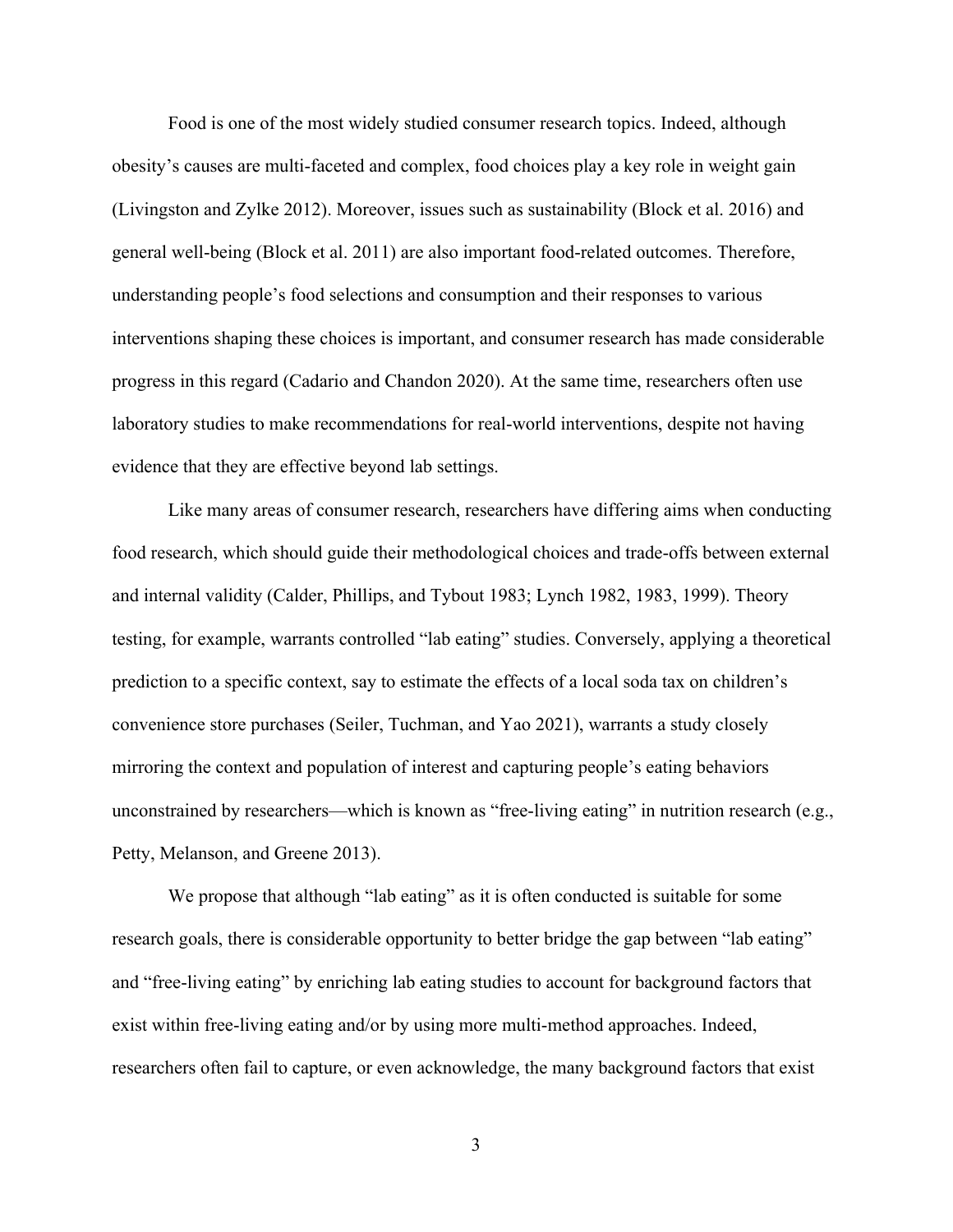within "free-living eating" environments when reporting their "lab eating" research studies. This compromises attempts to translate lab findings into other contexts, including the real world (Lynch 1982). We contend that researchers should consider these factors in developing "enriched" lab studies, enhanced in ecological validity and realism (Morales, Amir, and Lee 2017; Van Heerde et al. 2021), and we provide recommendations for doing so. Moreover, we argue that researchers should consider incorporating these factors as moderators in their theories and studies, thereby illuminating boundary conditions or enhancing external validity by showing robustness to variations in these background factors (Lynch 1983). Although we focus on recommendations drawing from "free-living eating" to improve "lab eating," field studies themselves are also specific to particular settings. Conducting studies in the field increases ecological validity (i.e., mapping onto a situation that occurs in real life) but does not automatically increase external validity (i.e., the ability of the results to hold across different settings or background factors than those studied, characterized as "conceptual replicability or robustness" by Lynch [1982]). As such, some of our recommendations for considering background factors that exist within "free-living eating" also extend to field studies.

We next offer three illustrations of the potential disconnect between "lab eating" and "free-living eating." First, estimates of the magnitude of the effect of four front-of-pack nutrition labels on the nutritional quality of the basket of foods purchased were 17 times smaller in a large randomized controlled trial conducted in supermarkets (Dubois et al. 2021) than in a high-quality incentive-compatible lab study using the same dependent variable (Crosetto et al. 2020). Second, meta-analyses of lab studies support the effectiveness of using smaller plates as a means of reducing consumption when people serve themselves (Holden, Zlatevska, and Dubelaar 2016; Hollands et al. 2015). However, a recent study using procedures more closely mapping onto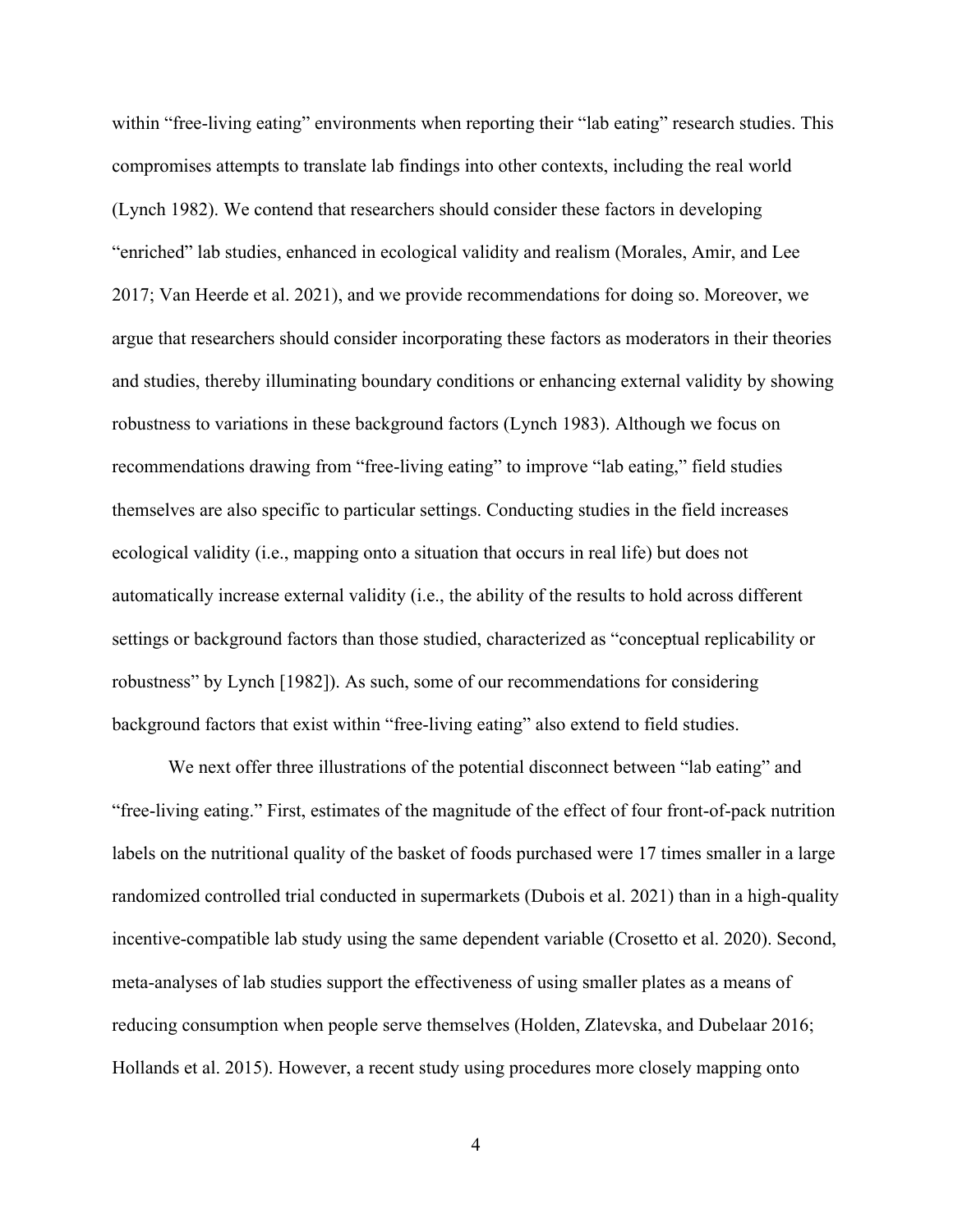"free-living eating" found no effect of smaller plates on how much people serve themselves and how much they eat (Kosīte et al. 2019). Third, effect sizes can also be larger in "free-living eating" than in "lab eating": Gough et al. (2021) found that giving people larger portions of popcorn increased consumption more when the study was conducted in people's homes than when it was conducted in a lab. These examples highlight different consequences of not fully considering gaps between "lab eating" and "free-living eating."

This article has two main goals: 1) to introduce and explicate key differences varying along a continuum from "lab eating" to "free-living eating" using a classic who, what, where, when, why, and how framework; and 2) to suggest ways to adapt research approaches to bridge the gap between "lab eating" and "free-living eating" in ways appropriate to the research's objectives. We also echo recent calls for multi-method approaches (Inman et al. 2018), particularly when researchers have both theoretical and practical objectives. Accordingly, we offer a sampling of different researcher objectives in the eating domain and how various methods may best match those objectives.

--Insert Table 1 about here—

## **"LAB EATING" VERSUS "FREE-LIVING EATING"**

We begin by introducing and explicating key differences between "lab eating" and "freeliving eating" using a classic who, what, where, when, why, and how framework (see Table 1 for a summary of key differences and recommendations about how to bridge the gap). Although we discuss them as two distinct categories, "lab eating" and "free-living eating" are at two ends of a continuum ranging from very tightly controlled and somewhat sparse laboratory studies to everyday eating choices with no interference from researchers, and therefore a range of other research methods (several mentioned later, see Table 2) fall between these extremes. We also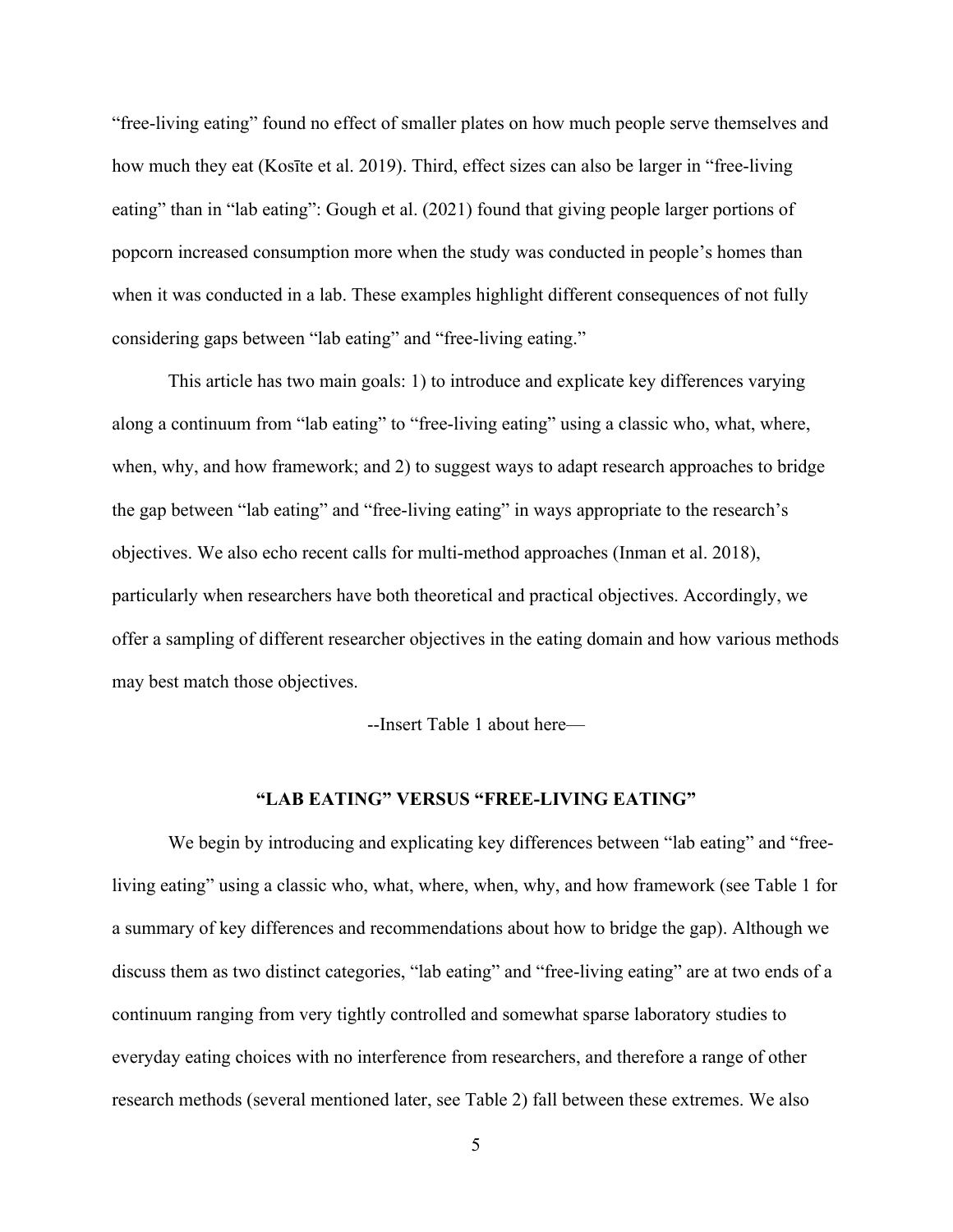note that although not all who, what, where, when, why and how factors will be relevant to every research question or aim, they are worth consideration as potential background factors to assess and report.

## **Who?**

The first critical aspect of "who" is whose eating we measure. Much "lab eating" is conducted using undergraduate students. The notion that undergraduate samples are WEIRD (western, educated, industrialized, rich, democratic) is well-documented (Henrich, Heine, and Norenzayan 2010), and so are the age (Rolland-Cachera et al. 1991) and socioeconomic (Claassen et al. 2019) gradients of obesity. Yet, demographic characteristics are not extensively considered or even reported in consumer research publications as they often are in nutrition, medical or public health research, contributing to the potential for overlooking important differences in effects based on underlying demographic factors (Lynch 1982). For example, consumer research articles commonly report the average age and gender of their samples but nutrition, medical, and public health publications also report information on race, ethnicity, income, and education. These publications (e.g., *Appetite*), go further and instructors authors to report the results separately for each of these groups. We contend it is important to focus more on sample details to assess generalizability over time and place. For example, although many consumer researchers motivate their eating studies by the need to understand the obesity epidemic, "lab eating" studies typically recruit participants with normal weight. Yet, normalweight participants sometimes respond differently to marketing tactics than do people with obesity (Cornil et al. 2021).

Another important "who" question is with whom people are eating. Food consumption is frequently social, and others' choices provide strong inputs into what to eat (Ariely and Levav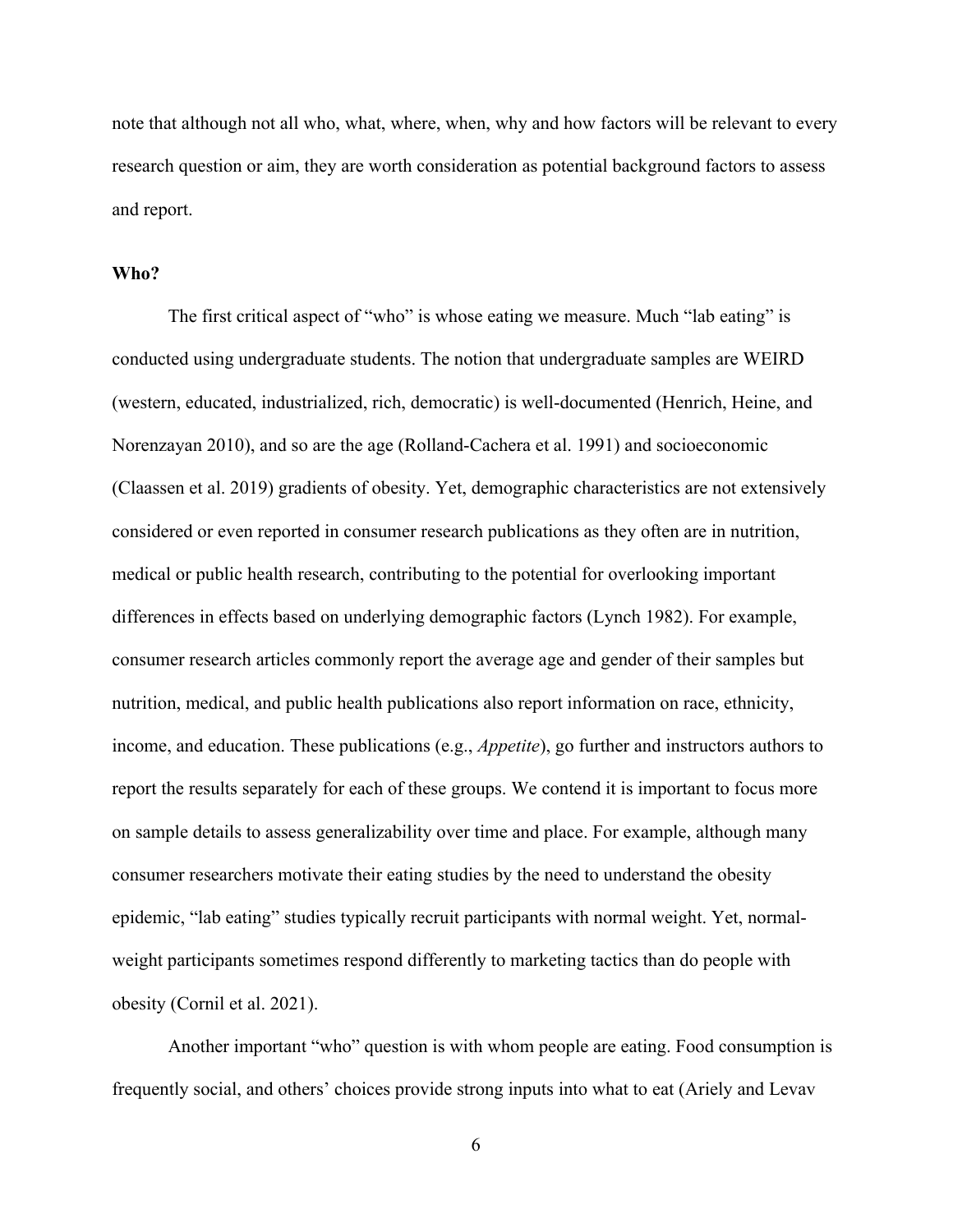2000; Liu, McFerran, and Haws 2020), where to eat (Liu and Min 2020), when to eat (Higgs 2015), and how much to eat (Liu et al. 2020; McFerran et al. 2010). Eating is connected with social and cultural norms, as shared plates (Woolley and Fishbach 2019), family meals (Hammons and Fiese 2011), and the importance of food at celebrations attest. Yet in "lab eating," participants are often in private cubicles; only rarely are there groups (see for an exception, Lowe and Haws 2014). Even then, others are often strangers—either fellow participants or research confederates. Consumers also have social identity and self-presentation goals germane to food, which should be more salient in public eating settings. For instance, choosing to eat meat (Gal and Wilkie 2010; Rozin et al. 2012) and unhealthy food (Vartanian, Herman, and Polivy 2007) are both viewed as more masculine. Further, in "free-living eating," norms such as eating to please the host, to leave a certain amount for others, or to finish one's food to avoid waste are likely stronger than in "lab eating." Finally, meals in large groups tend to last longer and thus increase consumption (De Castro and Brewer 1992).

#### **What?**

Although multiple literatures (e.g., anthropology, culture, biology) address what people eat and how they develop taste preferences over time, much "lab eating" focuses on one-time choices. Typically, the choice set consists of two snack options (e.g., fruit salad vs. chocolate cake, almonds vs. M&Ms). In contrast, "free-living eating" commonly involves eating multiple foods simultaneously, especially in non-snack meal consumption, which accounts for threefourths of total caloric consumption by one estimate (Yoquinto 2011).

Further, for convenience or liability issues, some foods and beverages are almost never studied in "lab eating." For example, few studies involve hot food (for an exception, see Yamim,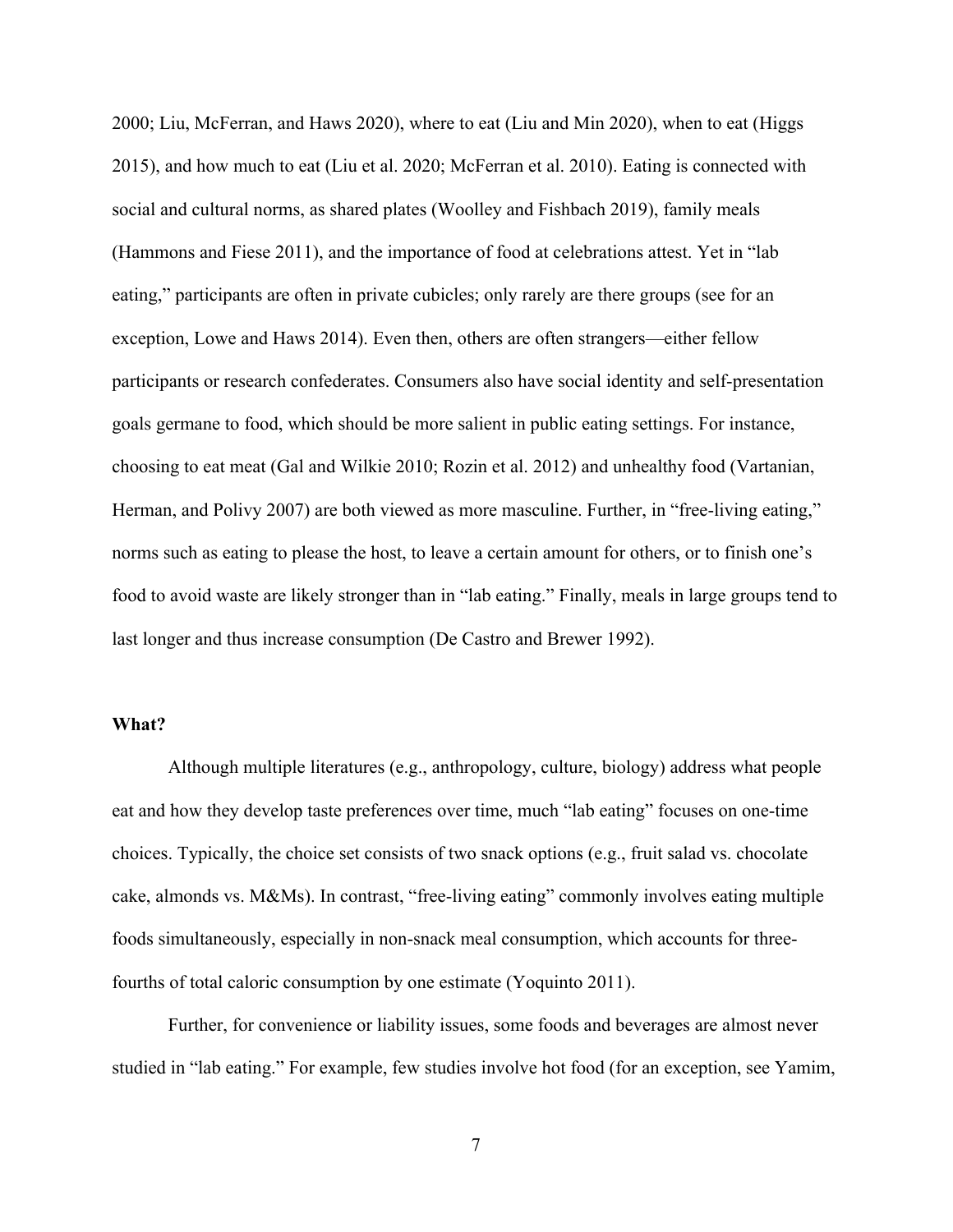Mai, and Werle 2020). Further, although 70% of Americans drink alcohol at least once a year (NIAA 2021), and although food and alcohol choices influence one another (e.g., food-wine pairings; Harrington 2007), alcohol consumption is almost never studied in consumer research (for an exception see Cornil, Chandon, and Krishna 2017). Relatedly, although beverages in general influence food choices (Kruger and Kruger 2015), increase fullness (Lappalainen et al. 1993), and are typically available when "free-living eating," beverages other than plain water are often not available in "lab eating." Additionally, in "free-living eating," choice set options are often constructed by consumers either in advance through planning (e.g., shopping lists; Block and Morwitz 1999; Suher, Huang, and Lee 2019) or in the moment (e.g., searching the pantry; impulse shopping). In "lab eating," choice sets are highly engineered and "gated" decisions influencing what one will eat. When "free-living eating" away from home, consumers may select among a large set of restaurants or among many menu items from a specific restaurant.

Even studies that introduce realism by making more than two food options available often constrain consumers to select only one option (e.g., Redden and Haws 2013; for exceptions, see Liu et al. 2015 and Haws and Liu 2016). Or, when consumers are allowed to select multiple options (Bayuk, Janiszewski, and Leboeuf 2010), the food is often not actually consumed. Additionally, "free-living eating" also involves varying choice sets and foods consumed over time. Yet the limited "lab eating" that considers sequential food choices tends to focus on highly compressed time periods—typically two choices from similarly constrained choice sets within the same research participation session of an hour or less (Fishbach and Dhar 2005; Mukhopadhyay and Johar 2009).

Another factor driving eating differently in "lab" versus "free-living" settings is information provision, including of ingredient or nutrition content (Hawley et al. 2013; Liu et al.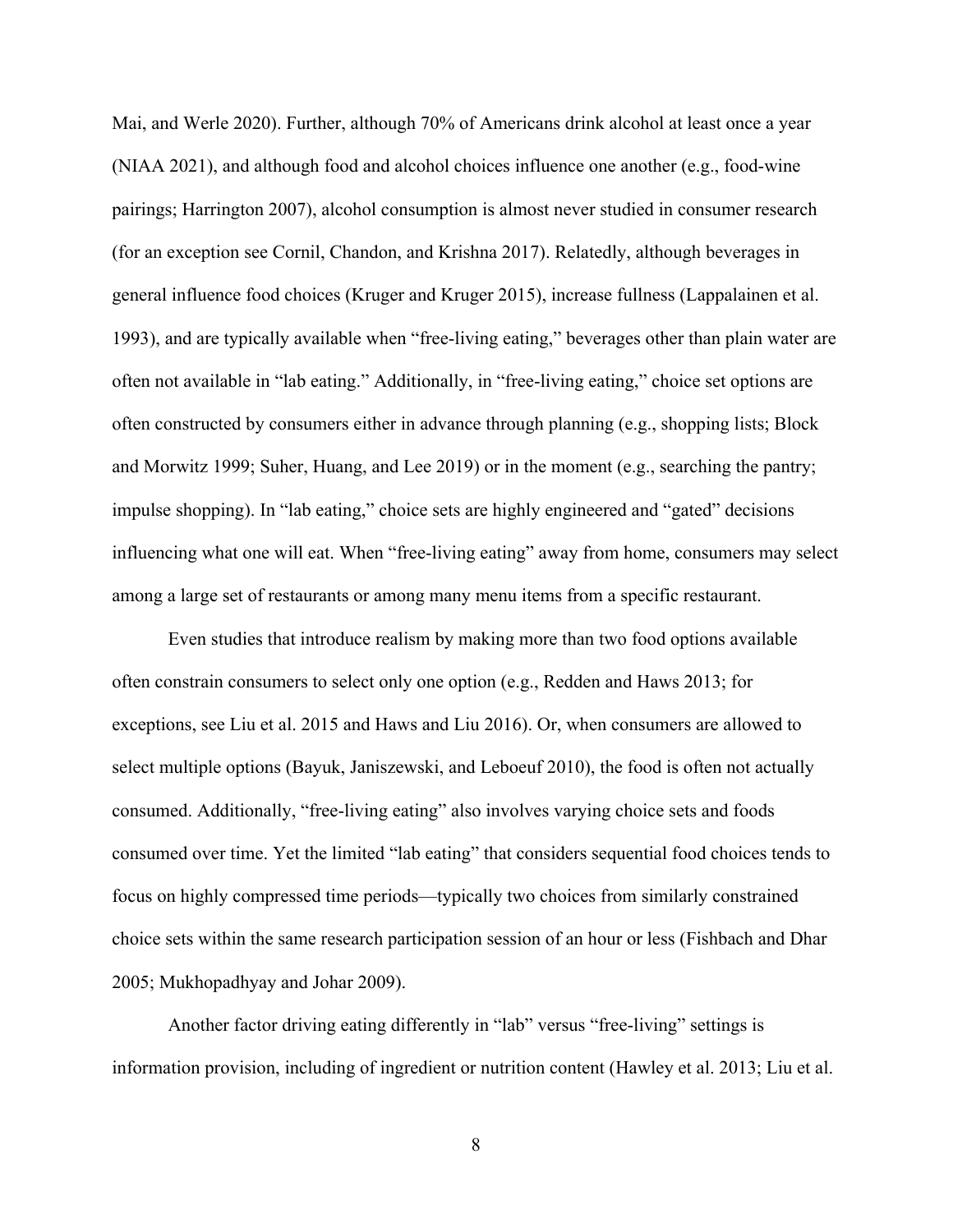2014; Nikolova and Inman 2015). Such information is often purposely inaccessible in "lab eating" In some studies, food is presented already removed from its package and poured into a bowl or plate (Liu et al. 2015; Yang, Gu, and Galak 2017), whereas in others, food is presented in a sealed bag (sometimes in a clear bag that allows participants to see the contents clearly, without any brands or labels; Scott et al. 2008). In most cases, foods (even packaged snacks) are often presented without ingredient or nutrition information unless the research question is about this type of information. When presented, such information is provided "close up" with fewer distractions than in the grocery store or in a restaurant, biasing effect sizes upward (Dubois et al. 2021). Additionally, other constraints besides nutrition (e.g., cost, convenience) also affect what consumers choose when "free-living eating," and yet these factors are typically held constant in "lab eating" (e.g., food is free and already prepared).

#### **Where?**

Lab settings are typically designed to be sparse, with neutral ambient characteristics. For instance, "lab eating" tends to use standard (disposable) plates, cups, and occasionally other eating utensils. In contrast, "free-living eating" generally involves more elaborate table settings with a wider array of non-disposable plates, cups, eating utensils, and serveware. Yet the nature of these elements can have a significant effect. For instance, plate size may influence how much people serve themselves, affecting amounts consumed in some lab settings (Holden et al. 2016), while plate material (disposable vs. reusable) affects how much is consumed or thrown away (Williamson, Block, and Keller 2016). Even utensil size influences how much people eat (Geier, Rozin, and Doros 2006; Hollands et al. 2015). Similarly, décor, lighting, noise, background music, temperature, or crowdedness all affect "free-living eating" (Stroebele and De Castro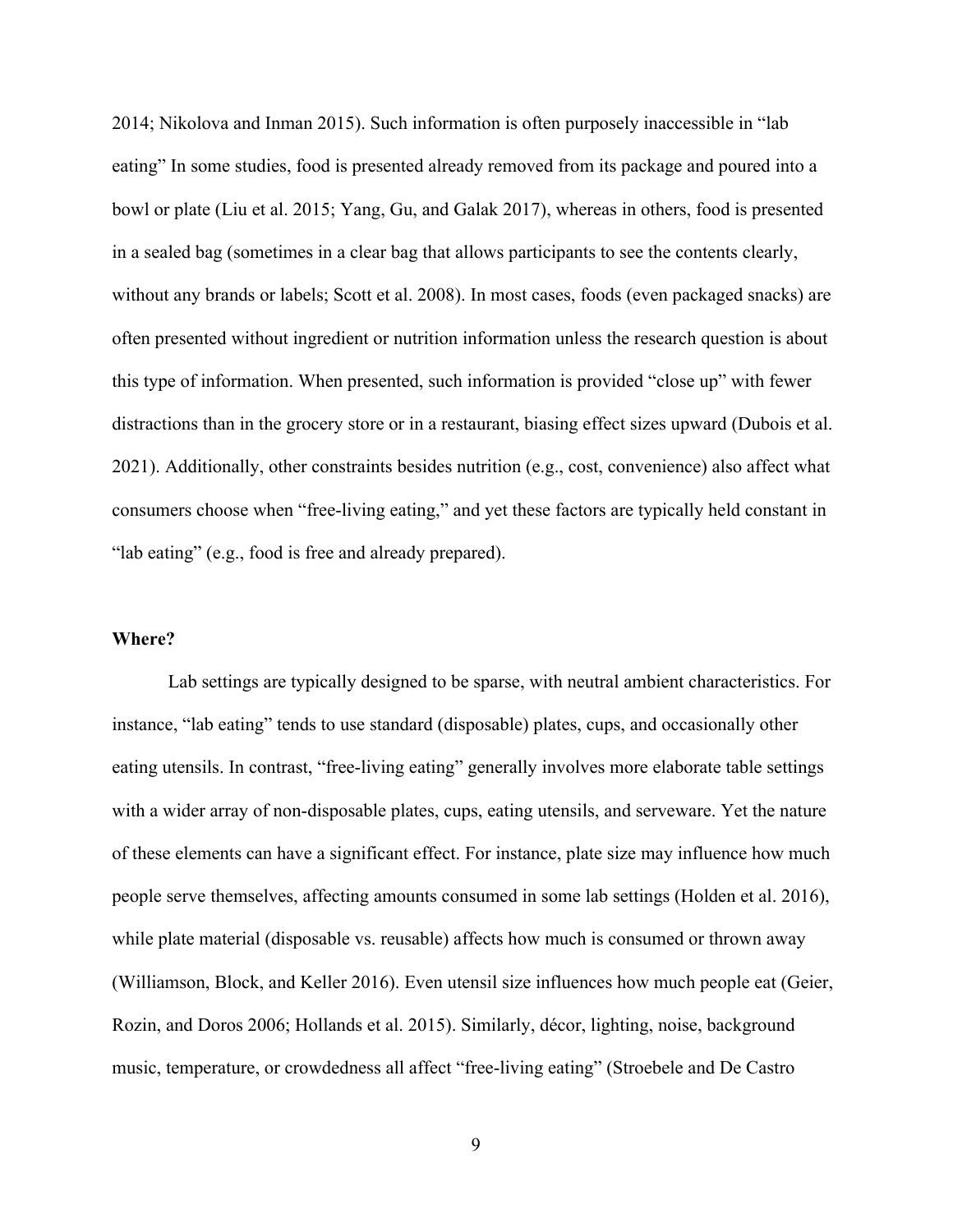2004), mostly through their effects on distraction and consumption monitoring (as reviewed by Wansink and Chandon 2014). For example, people eat more during and after watching television because it reduces attention to their food (Hetherington et al. 2006; Higgs and Woodward 2009). In short, many aspects of one's surroundings can influence food consumption.

## **When?**

In "lab eating," participants often 1) do not know they will be eating beforehand or what they will eat, and 2) have limited choice regarding what time to participate; this participation time may not correspond to their natural eating times. Yet, timing matters: food choices depend heavily on time of day (Cadario and Morewedge 2022; Gullo et al. 2019) and can differ for weekdays versus weekends or special holidays (Hildebrand, Harding, and Hadi 2019; Khare and Inman 2006). Yet, lab eating research typically does not report the timing of the study and rarely examines food intake during weekends or holidays, and almost never in the early morning or late evening.

In "free-living eating," consumers often exert some effort to obtain their food (even simply walking to the pantry); food accessibility thus affects when they eat, as more accessible food increases eating (Baskin et al. 2016; Swinburn et al. 2011). Consumers also make advance food decisions to accommodate later eating episodes, which may also account for prior consumption. In contrast, lab participants typically receive food without needing to exert effort and eating decisions are mostly for the present. Overall, in the lab, participants have much less control over "when" to eat than in free-living eating.

**Why?**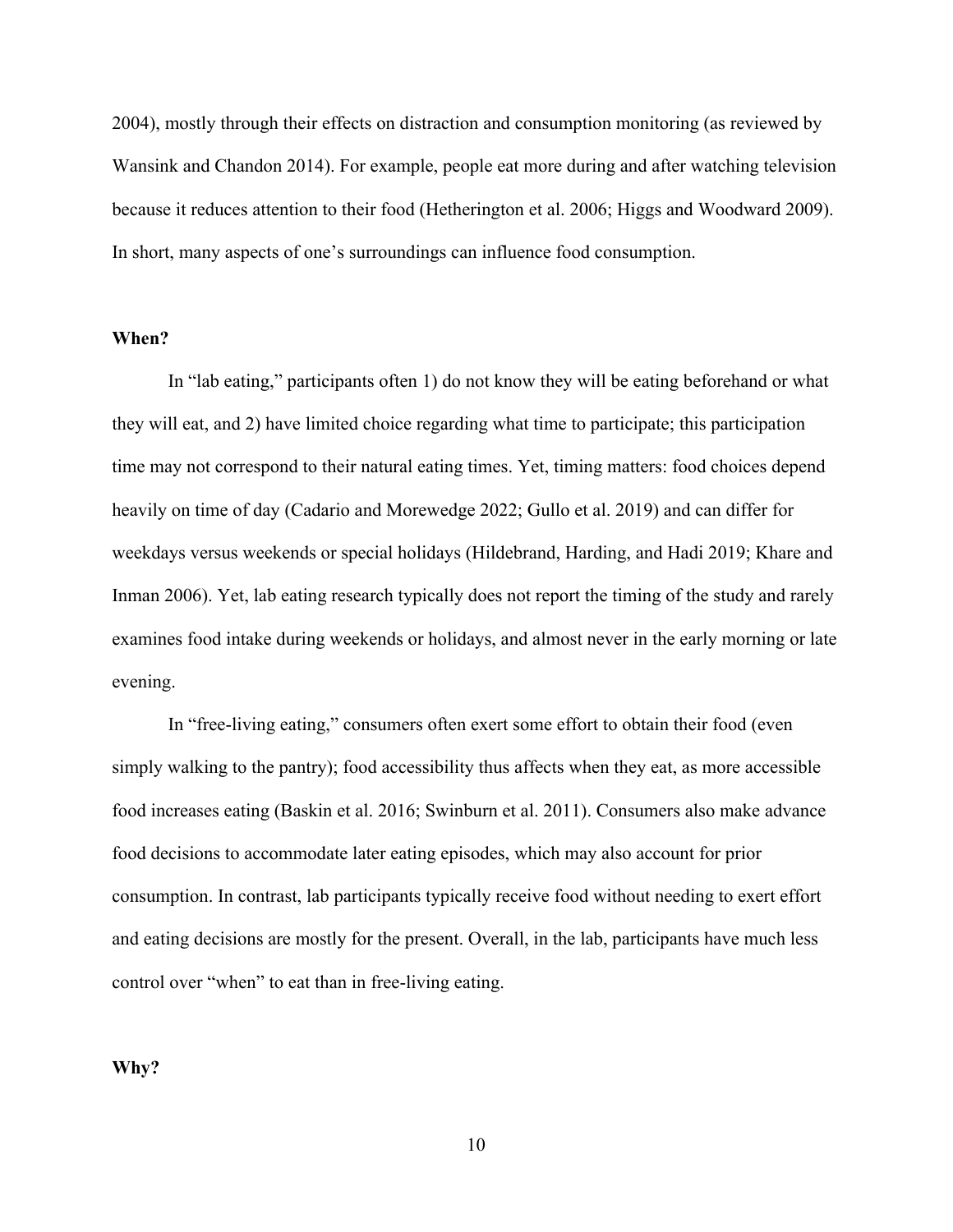Consumers possess wide-ranging motivations to eat. The Eating Motivation Survey (Renner et al. 2012) captures this breadth of motivations with varied statements such as, "because I'm hungry," "because I usually eat it," and "because it is inexpensive." However, this long list does not include "because I was asked by researchers". Although consumption in "lab eating" is rarely mandatory (due to ethical guidelines and dietary allergies/restrictions), participants likely feel compelled to eat unless they have dietary allergies/restrictions. Contributing to this implicit compulsion, participants have been asked to eat by an authority figure, assume other participants are also eating during the session (even if they cannot observe them eating), and the food is presented without financial cost to them. Overall, most prior research suggests that all or most participants complied with instructions to start eating or are silent on the issue, suggesting that explicit or implicit "no-choice" options are not the norm. This matters because being compelled to eat leads to different food choices than choosing to eat. For example, Finkelstein and Fishbach (2010) found that imposed healthy eating leads to greater subsequent consumption.

Other common lab eating paradigms include purported "taste tests" (Brendl, Markman, and Messner 2003; Laran and Salerno 2013) or an offer of food "to enjoy while you [do something else]," such as watch a video (Duke and Amir 2019; Liu et al. 2015; Tangari et al. 2019). Another prevalent approach is to present food as study compensation or a bonus (Ferraro, Shiv, and Bettman 2005). Although these paradigms can identify causal effects on food intake (Robinson et al. 2017), they may differ dramatically from motivations for "free-living eating."

Intuitions about hunger's importance as a driver of eating lead researchers to design "lab eating" studies that aim to account for hunger yet still differ from "free-living eating" in various ways, by: 1) asking participants to fast beforehand (Chae and Zhu 2014); 2) assessing hunger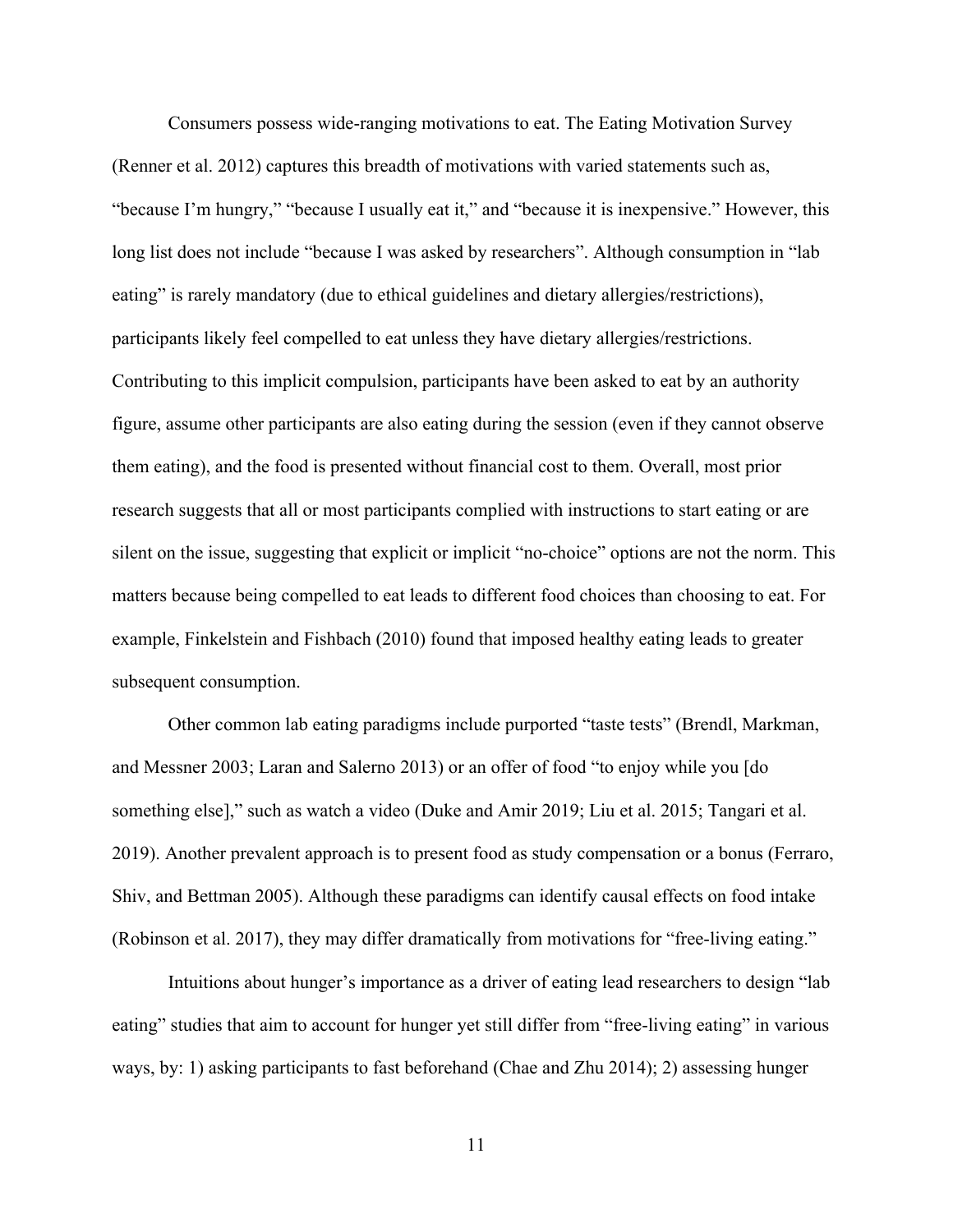levels prior to eating (Tangari et al. 2019); and 3) measuring the time since participants last ate (Duke and Amir 2019). Hunger has an obvious influence on eating behaviors, but also on the effects of many of the interventions studied by researchers, and its effects are not necessarily linear. For example, "lab eating" studies demonstrated that sensory imagery interventions are more likely to lead people to choose smaller portion sizes when they are moderately hungry than when satiated (Cornil and Chandon 2016). However, "free-living eating" research subsequently found that the effectiveness of sensory interventions diminishes when hunger is very high (Lange et al. 2020). This unanticipated ceiling effect was only discovered because the "free-living eating" study was conducted with 10-year-old school children at the time of their afternoon snack, when many were extremely hungry.

Beyond hunger, multiple other factors concurrently motivate eating behaviors, including liking, emotional states, visual appeal, convenience, social norms, and prices (Renner et al. 2012). We do not describe these in detail herein (and our coverage of "why" in Table 1 is intentionally general), but we note that researchers generally attempt to streamline motivations (e.g., manipulate some motivation while controlling for others) or discount motivations to eat (e.g., ignore most known motivations) in "lab eating." However, these motivations often interact with interventions studied, sometimes even reversing effects. For example, André, Chandon, and Haws (2019) found that people prefer "low-fat" breakfast cereals to those without artificial flavors when they have a dieting goal, but have the opposite preference when their goal is to eat healthily. In short, the full "why" behind daily eating is nearly impossible to recreate in a "lab" eating" setting, but measuring, recording, and controlling for some basic motivations may help address these gaps.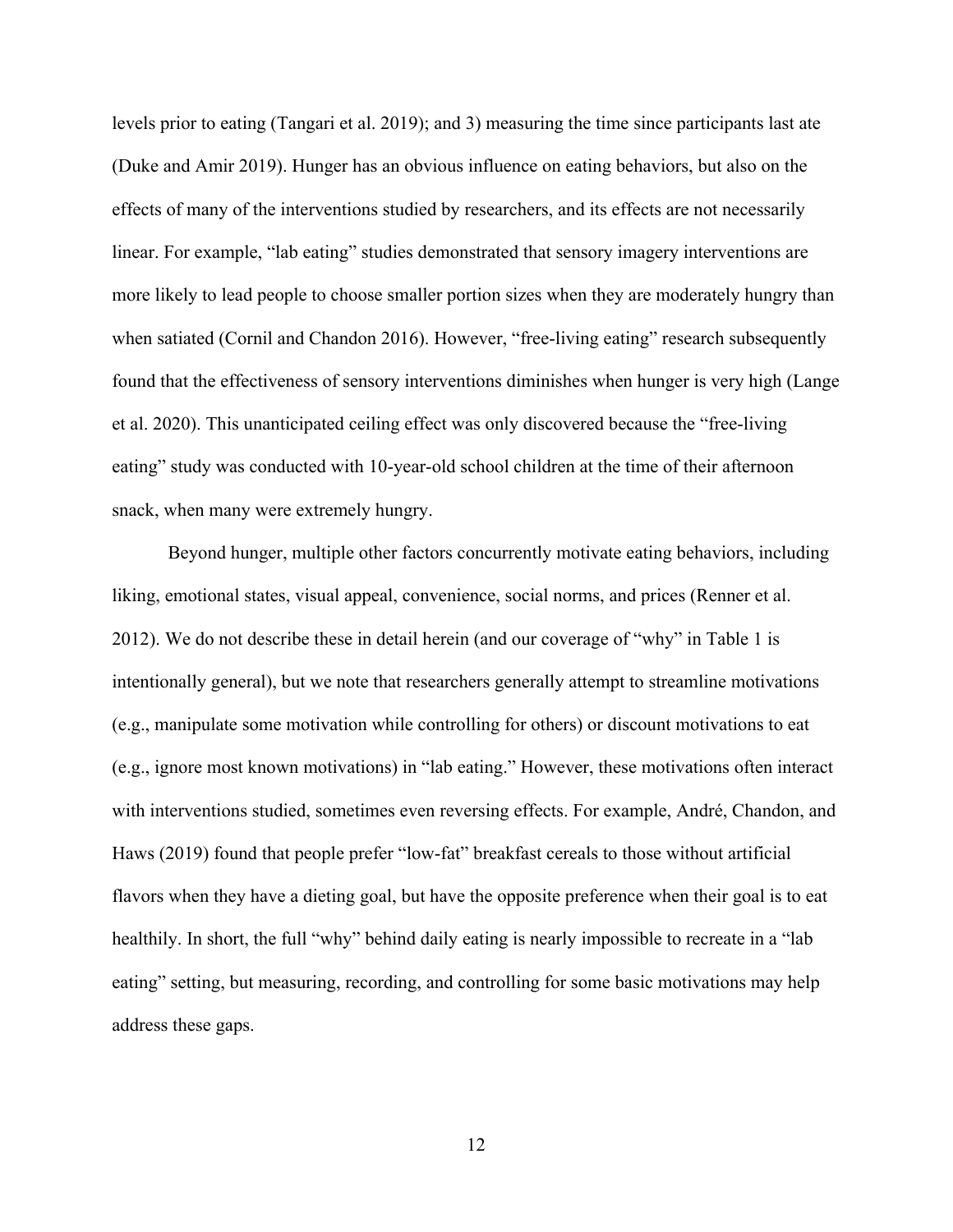## **How Much?**

We focus our "how" specifically on "how much," given its centrality to overall consumption. Food-specific "fullness," known as sensory-specific satiety (SSS; Rolls et al. 1981), leads consumers to stop eating a food because it is no longer enjoyable, even though they may not feel physiologically satiated (Cornil 2017). SSS is related to boredom and monotony (Rolls et al. 1981), and when consuming a single food, SSS can lead to ceasing consumption, particularly if a consumer is attending to their decreased enjoyment (Redden and Haws 2013).

However, sometimes decreasing hunger or increasing SSS are not sufficient cues to cease consumption. Some consumers may use cognitive resources to limit amounts immediately available prior to starting consumption—such as by making a deliberate portion size selection (Wertenbroch 1998). In "free-living eating" inside the home, such selections can be made and reversed easily. Deliberate advance portion size selection can be more difficult outside the home, where most restaurants offer entrées in one size, though beverages and snacks (e.g., movie theater popcorn) regularly come with some size options (Haws et al. 2020; Liu and Haws 2020). Within "lab eating," consumers are often provided with a single portion size option—typically a snack—unless the topic under study is portion sizes.

When the topic is portion sizes selected or amount consumed, lab studies often provide more portion size choices than seen in the marketplace (e.g., in Cornil and Chandon (2016), six different cake slice sizes), both to enable more fine-tuned conclusions about factors influencing portion size choice and to identify nudges that could be employed in the real-world. Further, and closely related to "when" considerations, there are often binding time restrictions (e.g., eating during a 5-minute movie clip; McFerran et al. 2010). Clearly, such restrictions may alter how much is eaten.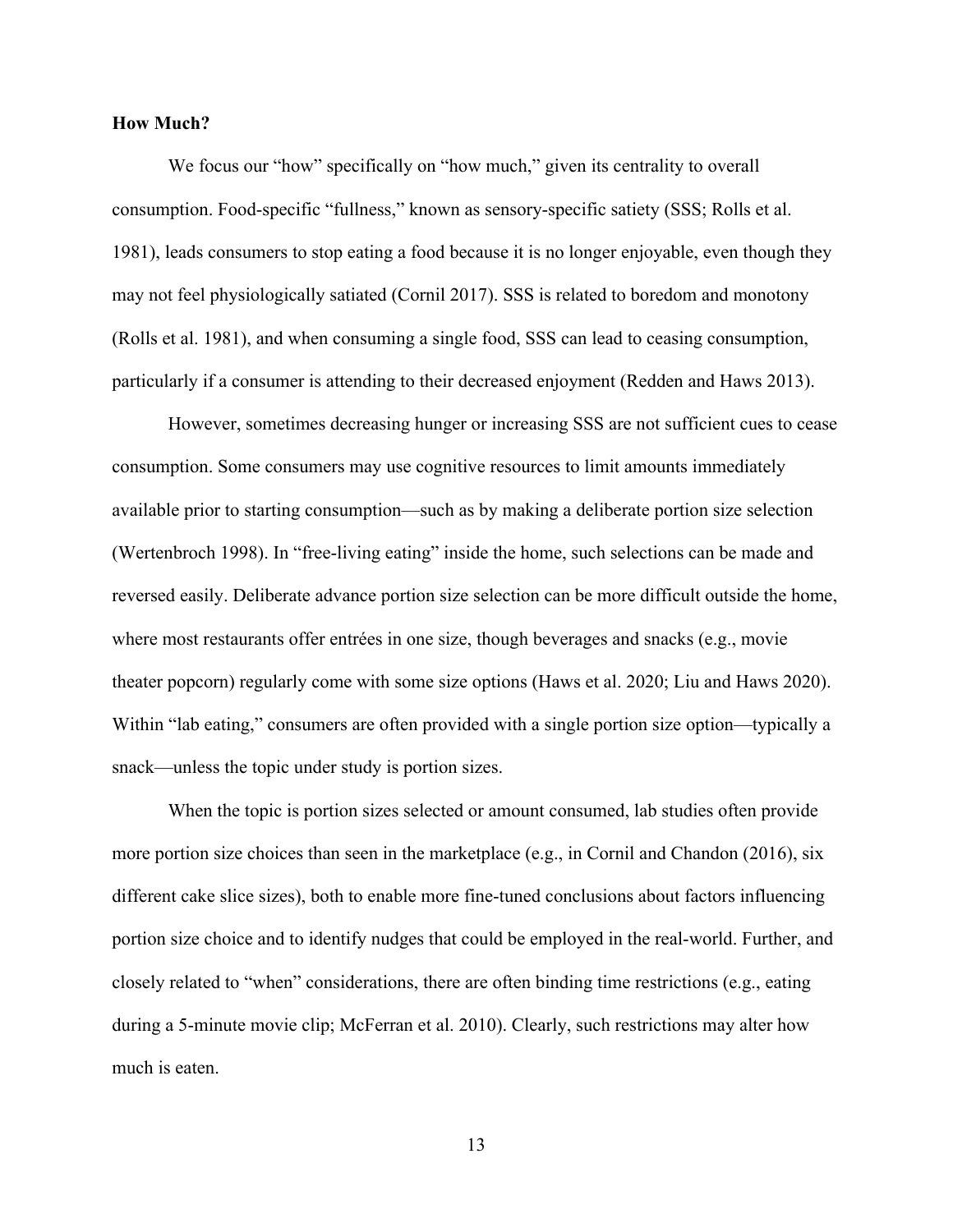Finally, in "free-living eating," consumers are typically responsible for disposing of (or saving) uneaten food portions, whereas this is rarely true in "lab eating." The responsibility for managing uneaten food portions can also shape how much people eat and how they spread food portions over time (Krishna and Hagen 2019).

## **RECOMMENDATIONS FOR FOOD RESEARCH**

Food decision making is an area in which internal validity and realism are often difficult to achieve simultaneously. One solution is to consider multi-method approaches (Inman et al. 2018). Indeed, consumer research on food (and other topics) increasingly pairs a single field study with a much longer series of lab studies. This imbalanced approach is not necessarily misguided, but it does imply internal validity is more important than realism. Although we do not think a paper with five field studies and a single lab study is the desired ratio either, we do think more papers adopting a balanced approach would be valuable (e.g., see Rozin et al.'s [2012] study of the genderization of foods as one example).

More pertinent to our current focus, simply adding a field study to a set of lab studies tends to treat external and internal validity as two polar ends of a continuum. Yet field studies are not intrinsically better than lab studies at ensuring that results hold across different contexts or populations (which is the definition of external validity). Rather, improving external validity requires considering whether and how "who," "what," "where," "when," "why," and "how much" background factors in Table 1 fit with one's research, and then controlling, or (better) manipulating factors likely to moderate the effects studied. We contend that this can be done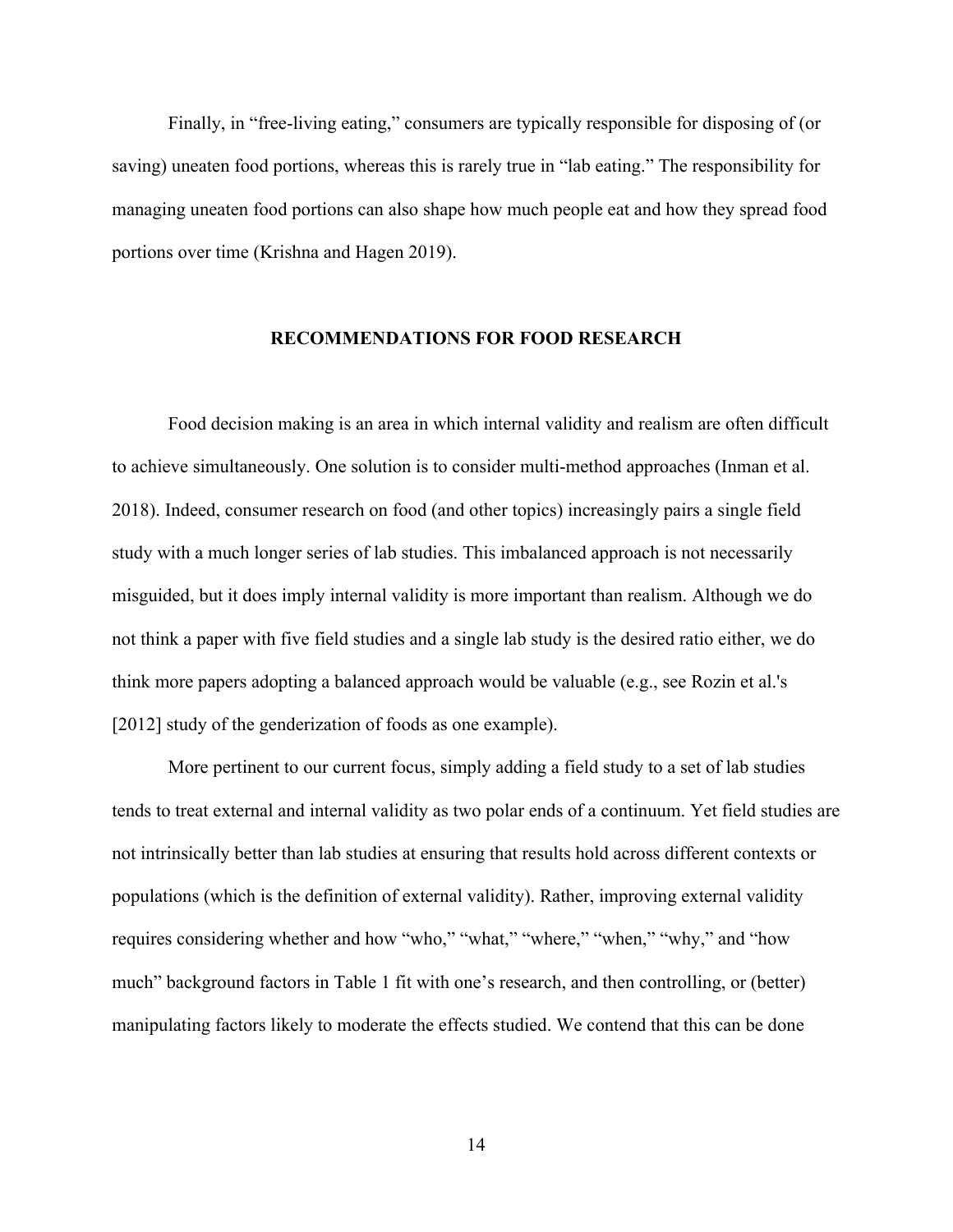with only modest procedural alterations, leading to lab studies that increase both external validity (i.e., generalizability) and ecological validity (i.e., mapping to real-life settings).

Therefore, although we favor multi-method approaches when this approach is consistent with the researchers' objectives, we next focus on ideas for enriching "lab eating" studies as an additional path to narrowing the gap between "lab eating" and "free-living eating." We also note that, although we focused on research on healthy eating, the same considerations apply to a broader set of food decision-making topics, such as food well-being, safety, insecurity, and waste (Block et al. 2011; Block et al. 2016).

## **Incorporating "Free-Living Eating" Factors in "Lab Eating" Studies**

Table 1's final column summarizes how our recommendations below relate to the various questions discussed in the previous section. We next discuss three sets of recommendations: 1) broadening research samples; 2) improving relevance of stimuli; and 3) expanding outcome variables.

*Broadening research samples.* Studying a broader range of consumers is critical for external validity, particularly when making claims about generalizability of one's theoretical effects across background factors (Lynch 1982). Limited reporting of sample characteristics may limit insights or even lead to incorrect recommendations. Further, established findings about western (especially U.S. American) food decisions that we often think of as universal (e.g., the unhealthy = tasty intuition; Raghunathan, Naylor, and Hoyer 2006) do not always hold in other countries. For example, French people, unlike Americans, expect healthy food to be tasty (Werle, Trendel, and Ardito 2013). A reliance on university student samples for lab eating studies also means a narrow age band of participants who are substantially thinner, healthier (in terms of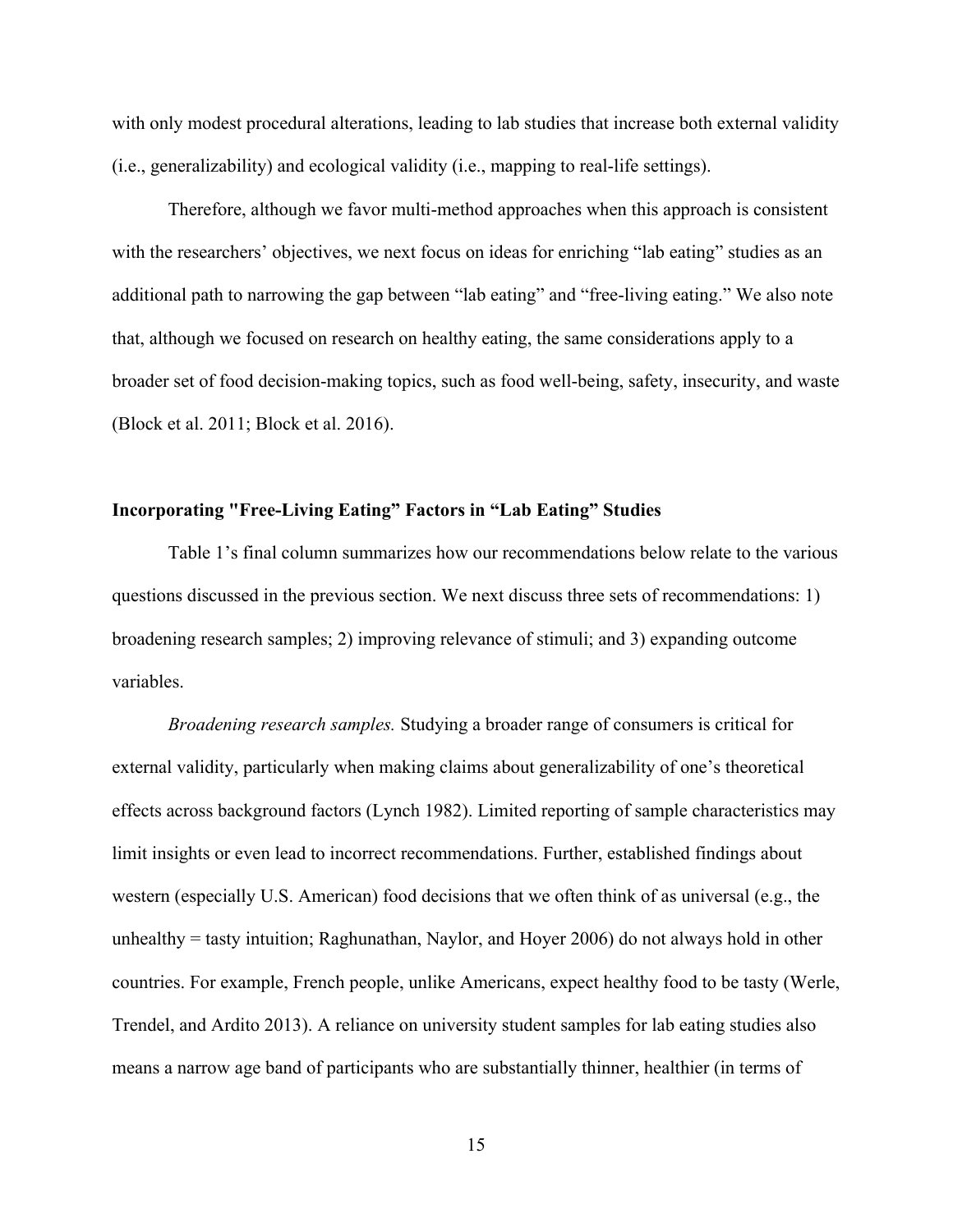obesity and comorbidities), and less food insecure than the wider population. Many also dine frequently in all-you-can-eat dining halls.

A focus on student samples means we also rarely study eating in other samples, such as children, in whom food preferences are more formative, or older consumers, who often have different eating goals and health concerns than young adults. For example, research is needed to find interventions that encourage older people to eat and drink more to compensate for the nutritional deficiency and appetite loss caused by aging (Hetherington 1998).

Further, researchers should ask whether they are recruiting household food "decisionmakers" or people whose food decisions are often made for them (Liu, Dallas, and Fitzsimons 2019a). For instance, is a lab study on purchasing food conducted with food decision-makers who do most of the grocery shopping? Providing supplemental information about one's sample (e.g., household food decision roles) would be a simple enhancement. Vosgerau, Scopelliti, and Huh (2020) also emphasized this point by coding food decision papers based on whether participants were recruited due to their food, health, or dietary goals, or whether food related goals were measured or manipulated.

Related motivations with an impact on health outcomes, such as those involving physical activity or sedentary behaviors (Okada 2019) or those involving weight loss goals (Haws et al. 2017), are also important to consider and when relevant, to measure and report. We suggest that collecting, reporting, and controlling for, or examining the moderating effects of not only demographic characteristics (e.g., age, gender, race/ethnicity, BMI, socioeconomic status) but also motivational drivers (e.g., hunger, dieting status, physical activity, dietary restraint, food allergies/preferences) can improve our treatment both of the "who" and the "why" aspects of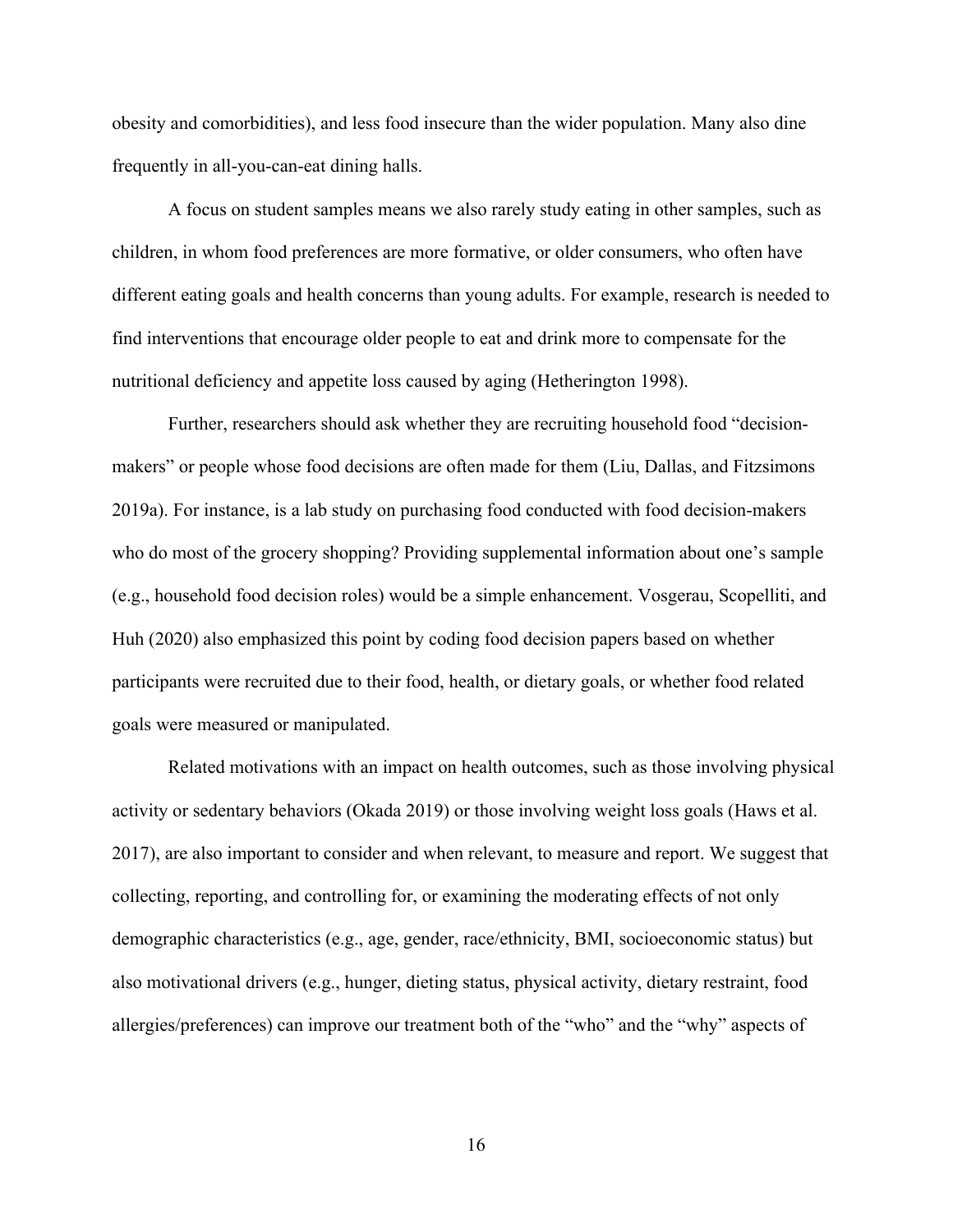eating behavior. Even if individual-level measures are not the focus, they should be collected when feasible and shared to facilitate subsequent meta-analyses.

*Improving relevance of stimuli.* Just as researchers should consider which aspects of a "free-living" environment's "what," "where," "when," "why," and "how much" are relevant to their study aims, they should also consider their stimuli's relevance to participants. Instead of a set of two food options, researchers could have participants make multiple food choices or provide snacks curated to match the preferences of individual participants (e.g., having participants first rank-order their liking of various foods and then design choice sets accordingly, see Haws, Davis, and Dholakia (2016) and Steffel and Williams (2018)). Certainly, either larger or curated choice offerings will both pose additional costs, which ought to be assessed relative to potential benefits. Perhaps less expensively, increased stimulus pretesting with participants from the same population as the actual study could identify more relevant stimuli for a particular context and participant population (see also stimulus sampling; Wells and Windschitl 1999). Further, simply including a liking measure for a particular food can clarify responses to different interventions (Larson, Redden, and Elder 2014), and reporting liking may help future researchers to design replications mapping more closely onto the original study's conditions or to reconcile differences in the case of failed replications. In "free living eating," consumers are rarely forced to eat foods that they do not enjoy, making such foods much less relevant for generality.

*Expanding outcome variables.* It is important to expand outcome variables beyond the primary focus on "what" consumers eat. For instance, "how much" is especially important to overall health. Research could thus examine both "what" and "how much" within the same study—by having participants choose one snack or multiple snacks and measuring amounts consumed. For example, Cornil and Chandon (2013) provided football fans with four foods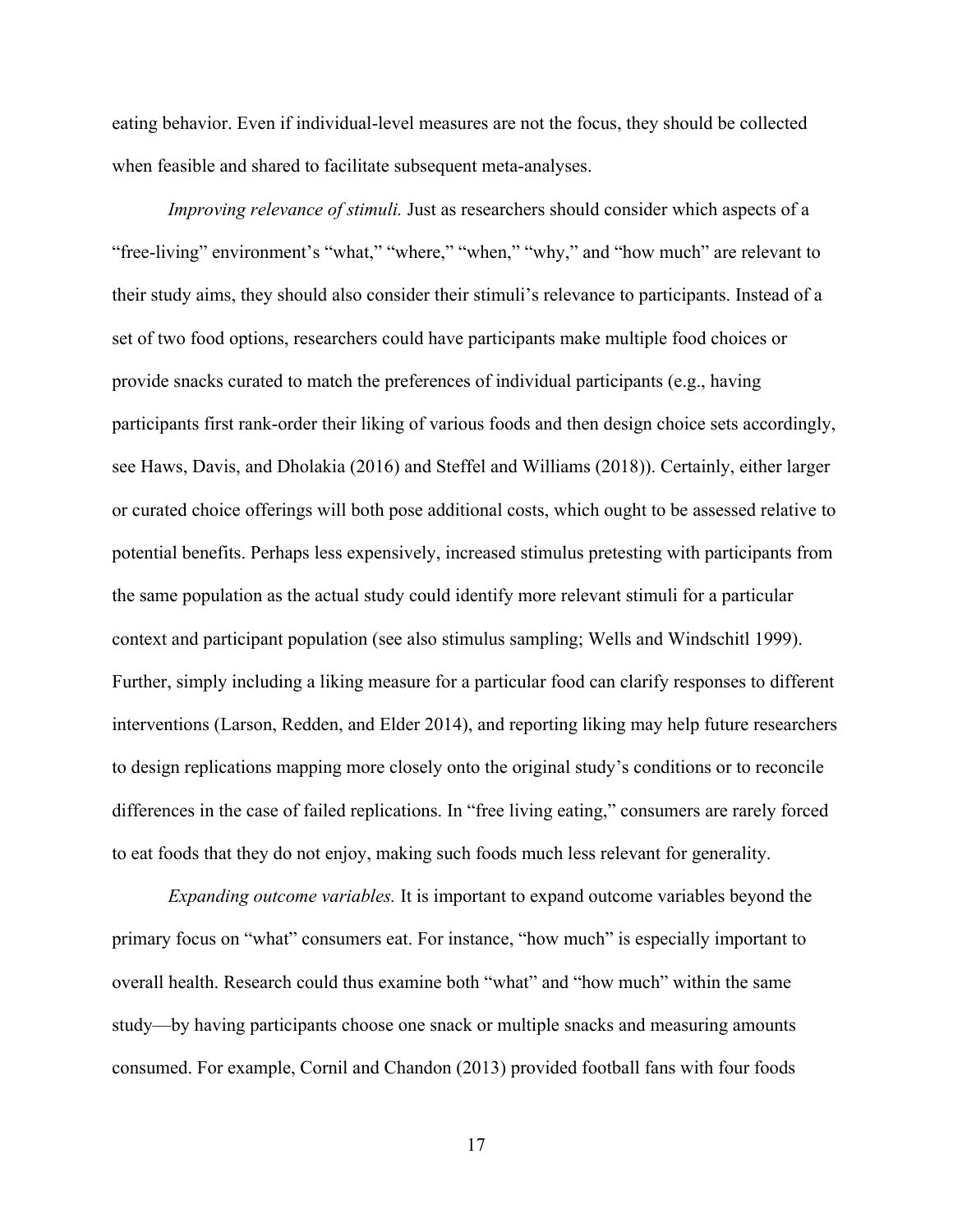(tomatoes, grapes, chocolate candies, chips) and measured consumption of each food (in grams, total calories, and macronutrients). Other studies involving multiple foods include Winterich and Haws (2011) and Hock and Bagchi (2018). The compatibility of eating multiple foods together could also be measured (and reported, facilitating future reconciliation and replication) or manipulated, to shed light on whether these are multiple foods typically offered and eaten together in real life and if this compatibility matters.

Further, participants could be given the opportunity to choose quantities or even serve themselves (Hagen, Krishna, and McFerran 2017), increasing agency over "how much" even if they did not get to choose "what." We suggest that combining these methods by, for example, providing a set of relevant stimuli, customizing, and expanding the number of options, and then allowing participants to either choose or self-serve multiple foods will lead to a stronger mapping from "lab eating" to "free-living eating." The burden on researchers would be relatively light, as lab studies would still be the research method and not all studies in a paper need to employ these enhanced approaches.

Finally, we have focused on actual eating decisions and consumption, but much research focuses on other outcomes including attitudes and intentions with respect to food choices. We encourage researchers to further examine the relationships between these intervening variables and the full set of short and long-term eating-related psychological outcomes.

#### **Research Eating Going Beyond the Lab**

Thus far, we have underscored ways to address the gap between "lab eating" and "freeliving eating" by enriching lab research. We next highlight four methods going beyond the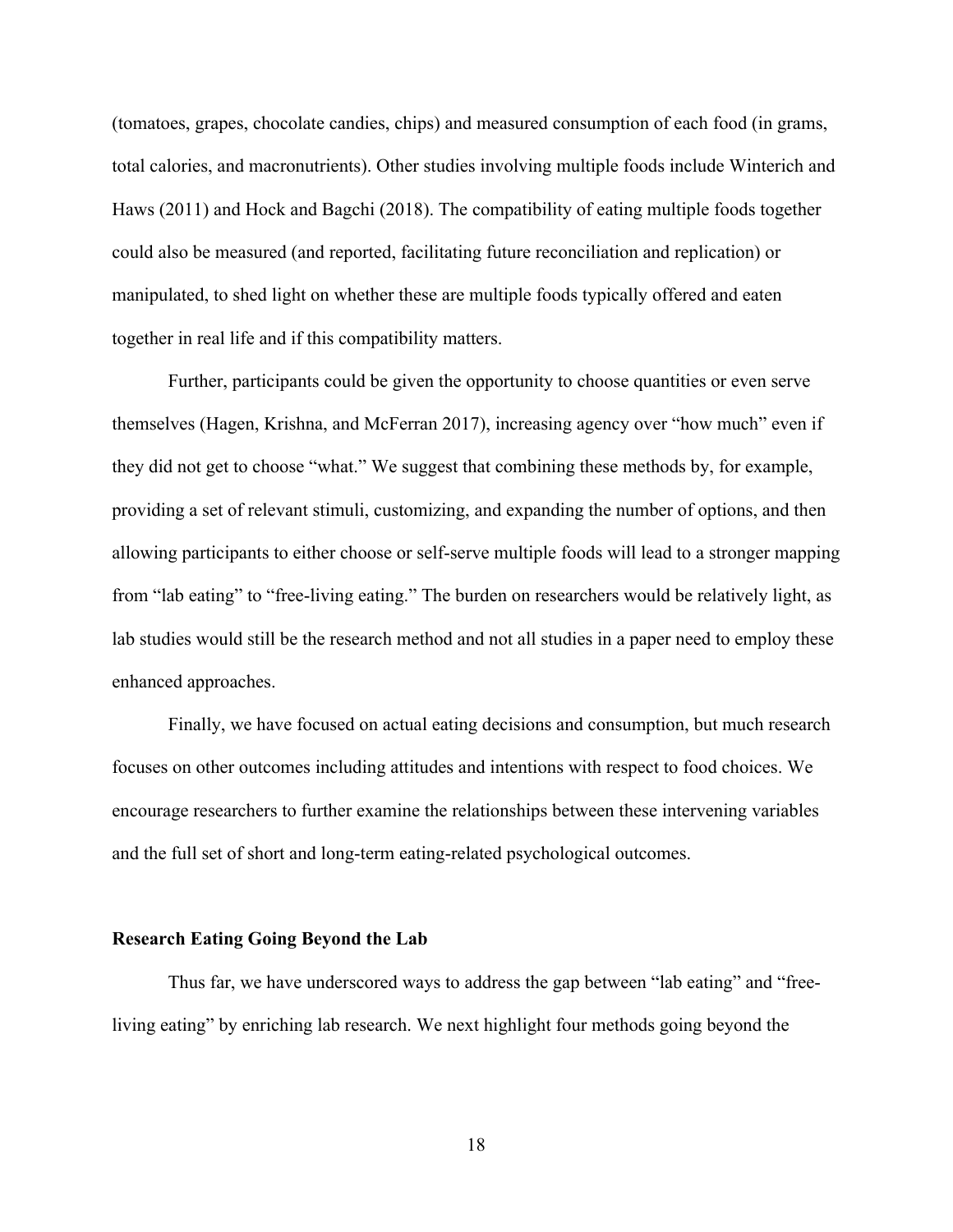traditional lab that have been increasingly used by researchers, often through a multi-method approach, summarized in Table 2.

--Insert Table 2 about here—

*Recruiting participants in natural eating environments*. In a field-based approach, recruiting and testing participants occurs in their natural eating environments. This approach provides participants with freedom, rather than constraining them to scheduled lab arrival times and pre-selected food choices. Such studies may use an industry partnership to vary aspects of an eating experience in a natural environment. For example, Sevilla, Isaac, and Bagchi (2018) varied the type of claim (numerical vs. percentage rank) and examined actual cheese sales at a farmer's market. Alternatively, researchers may recruit people immediately following freely chosen consumption at a restaurant and collect information about what they ordered (via receipts or self-report), the amount they consumed, and their perceptions of the experience. For instance, Hasford, Kidwell, and Lopez-Kidwell (2018) collected information regarding restaurant diners' orders to estimate calories after their meal. Although field studies naturally bridge many gaps between "lab eating" and "free-living eating," the choice of the natural eating environment should not be based on convenience alone. Field studies are often conducted in schools, workplaces, or hospital cafeterias and less frequently homes or restaurants (but see Schwartz et al. 2012). Consumers likely eat differently based on their location and choose different locations for distinct purposes.

*Utilizing purchase data.* The second approach we highlight is utilizing food purchase data. One example is Nikolova and Inman (2015), who used food purchase data over a 12-month period and found that a simplified point-of-sale nutritional information system improved the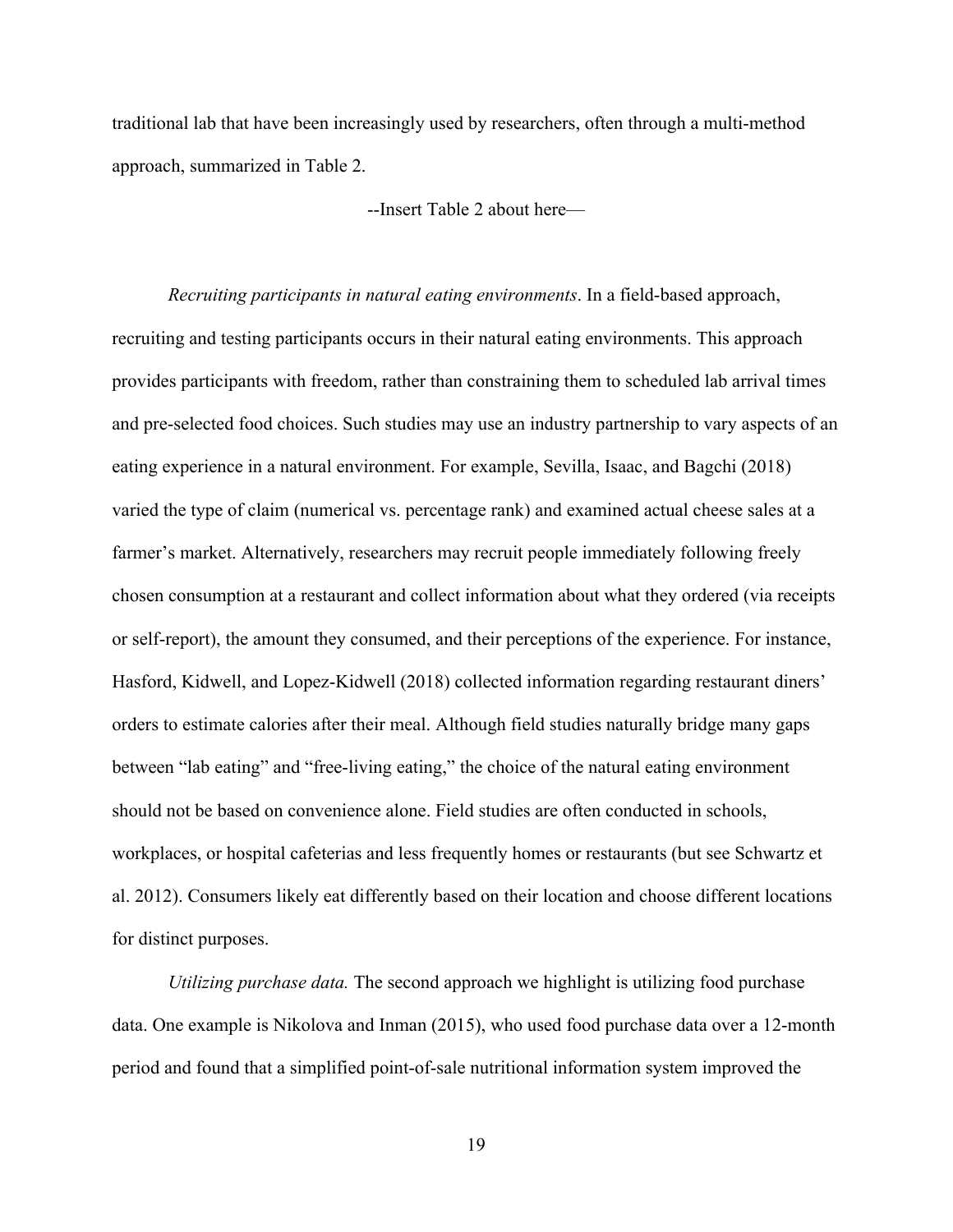nutritional value of purchases in eight common categories. Ailawadi, Ma, and Grewal (2018) combined food purchase data from multiple retail chains to look at spending patterns of consumers across outlets, providing unique insights on nearly all grocery purchases for households over an extended period. Finally, Rishika, Feurer, and Haws (2021) used longitudinal loyalty program purchase data from a deli over 14 months to demonstrate differing patterns of strategic licensing and complement these findings using a lab-based approach to provide supportive process evidence.

*Utilizing dietary intake information*. Third, we highlight unique insights possible from utilizing food diaries or dietary recalls (Stanton and Tucci 1982). Such investigations provide insights geared more towards understanding patterns of food decision-making when "free-living eating" and often offer more agency in eating decisions. For example, Haws et al. (2017), Khare and Inman (2006), and Khare and Inman (2009) utilized longitudinal data collected from such approaches to examine the roles of habits, meal occasions, and dietary variety. Diary data can also be combined with exogenous shocks, such as the victory or defeat of one's favorite team, in a quasi-experiment (Cornil and Chandon 2013). Additionally, Emich and Pyone (2018) utilized a food diary approach as part of a field study, which compared students whose meals had been paid for (vs. not paid for) and measured their overall consumption through having them record consumption following a cafeteria meal. Finally, Liu et al. (2015) and Liu et al. (2019b) utilized a dietary recall approach to record "free-living eating" choices during the rest of the day following the lab study. These examples illustrate ways to add greater insight into "free-living eating" even though in many of these cases, participants knew that researchers were observing their eating decisions.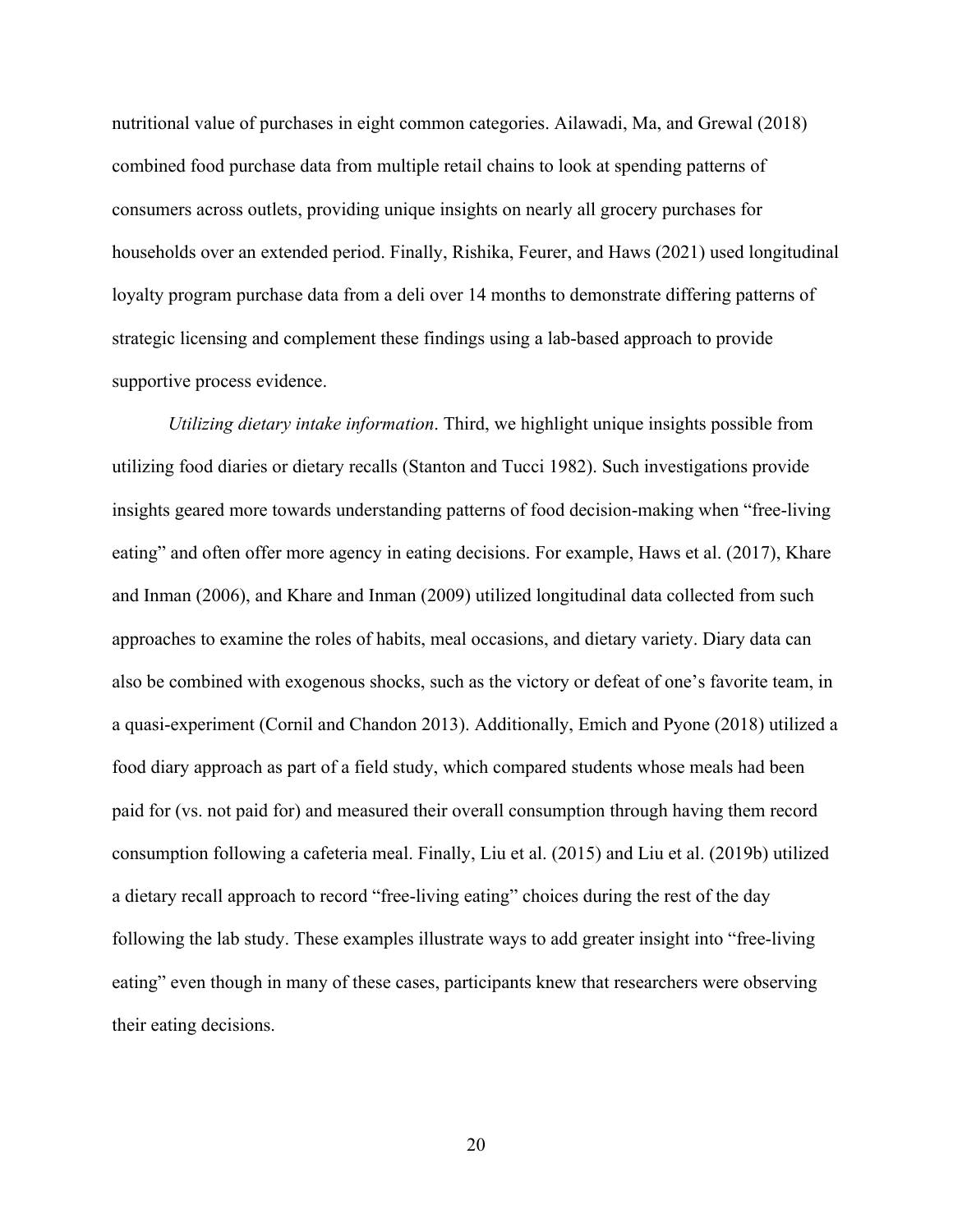*Other novel approaches*. Finally, there is a role for novel hybrid methods which allow "free-living eating" while providing strong control. One option is enriched "living labs," furnished to mimic the eating environment (e.g., home or restaurant) while providing video and audio feeds to the researcher. Another option is to conduct a field study controlled remotely, wherein researchers send food and other stimuli (e.g., videos to watch while eating) to people's homes. For better control, researchers can guide participants and monitor their behaviors via video conference apps or remote monitoring apps. Recently, however, Gough et al. (2021) found a larger portion size effect size for popcorn eaten at home than in a traditional or living lab, suggesting that the living lab may not always provide a better proxy for free-living eating. Again, we emphasize the importance of the underlying objectives of the research in determining which method or combination of methods is the best fit. See table 3 for examples of research objectives and recommended methods for achieving these objectives.

--Insert Table 3 about here—

### **CONCLUSION**

Many important consumer insights have come from studies conducted in carefully controlled lab settings, and we expect most future eating studies to continue to be conducted in this way, especially if researchers' primary goal is theory testing or testing causal effects in highly controlled circumstances. In some cases, however, studies conducted in the lab have failed to account for the variety of background factors about who, what, where, when, why, and how much people eat in free-living conditions. This has limited the generalizability of lab findings to different contexts and everyday life. Future research, either within single papers or across papers, should strive to enrich lab studies by considering how people normally freely eat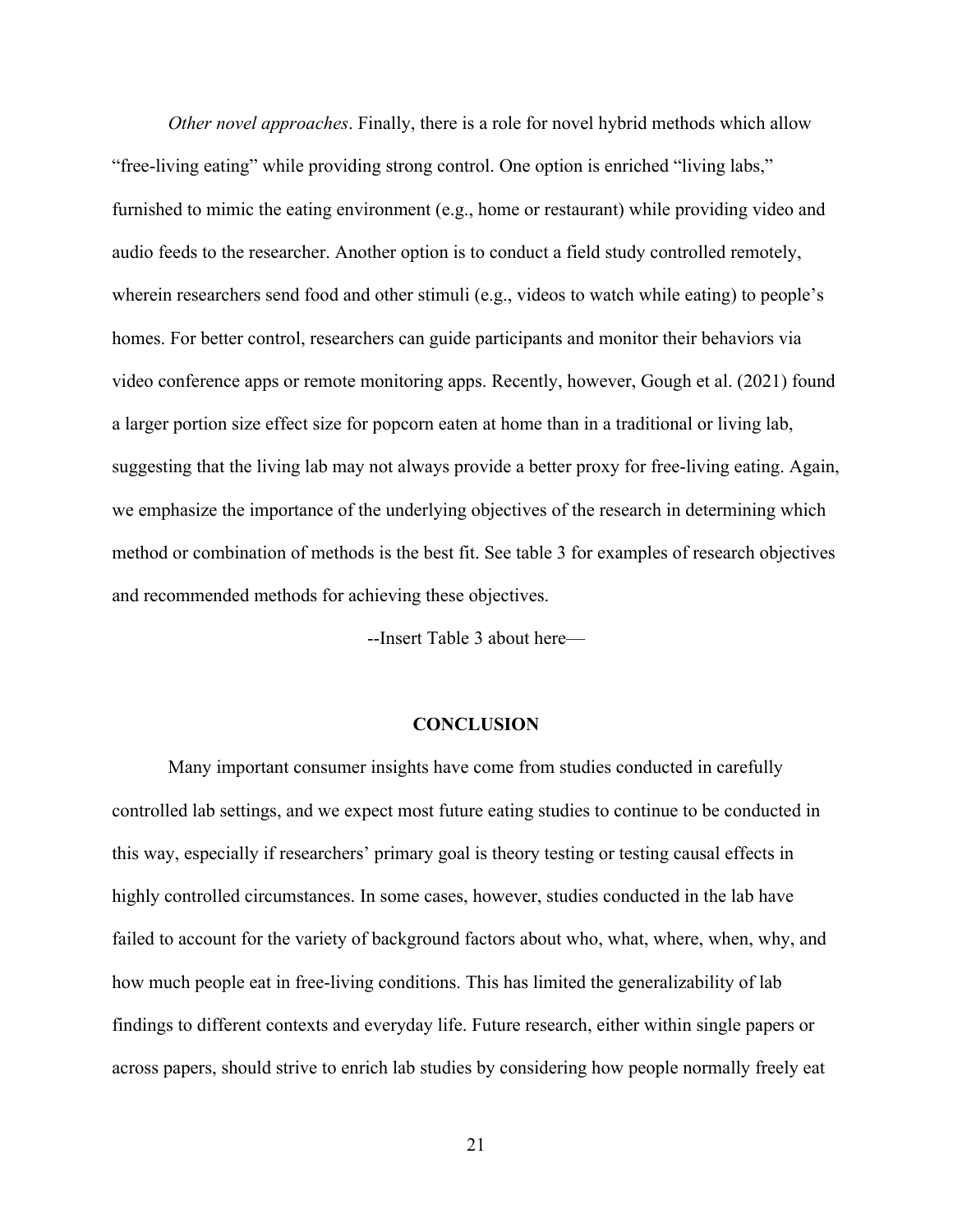throughout their daily lives. More thorough recording, reporting, and sharing of such background factors (e.g., including them in the data accessible to other researchers) should enable other researchers to look across papers to begin identifying the most potentially impactful background factors (e.g., who, what, where, when, why, and how much) within a given area of food research, thus spurring future research. Researchers should also continue to test interventions in both lab and field settings whenever possible to understand what interventions work differently or have widely disparate effect sizes based on the study setting, further bridging the gap between "lab eating" and "free-living eating."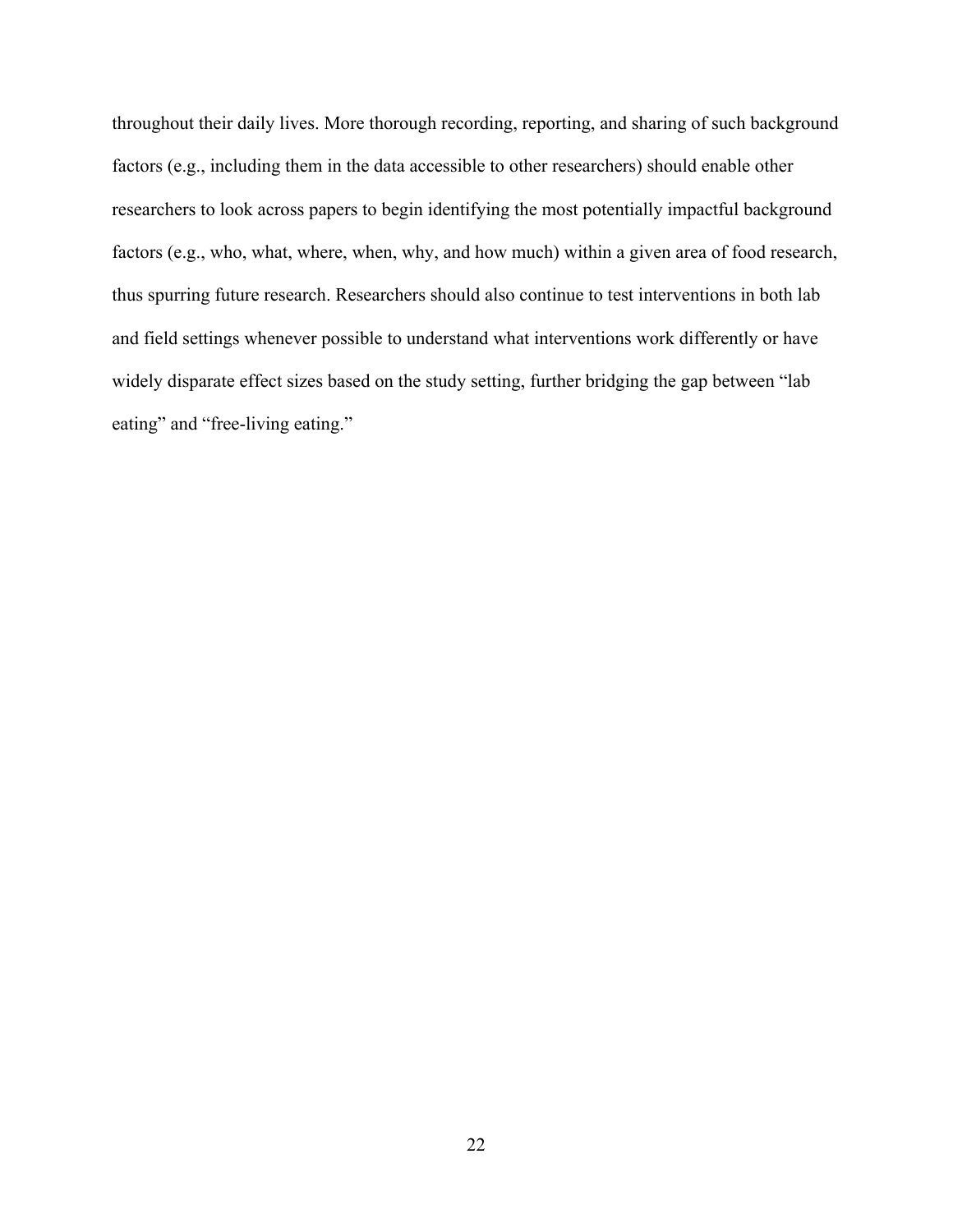#### **REFERENCES**

Ailawadi, Kusum L., Yu Ma, and Dhruv Grewal (2018), "The Club Store Effect: Impact of Shopping in Warehouse Club Stores on Consumers' Packaged Food Purchases," *Journal of Marketing Research*, 55 (2), 193-207.

André, Quentin, Pierre Chandon, and Kelly Haws (2019), "Healthy Through Presence or Absence, Nature or Science? A Framework for Understanding Front-of-Package Food Claims," *Journal of Public Policy & Marketing*, 38 (2), 172-91.

Ariely, Dan and Jonathan Levav (2000), "Sequential choice in group settings: Taking the road less traveled and less enjoyed," *Journal of Consumer Research*, 27 (3), 279-90.

Baskin, Ernest, Margarita Gorlin, Zoë Chance, Nathan Novemsky, Ravi Dhar, Kim Huskey, and Michelle Hatzis (2016), "Proximity of snacks to beverages increases food consumption in the workplace: A field study," *Appetite*, 103, 244-48.

Bayuk, Julia Belyavsky, Chris Janiszewski, and Robyn A. Leboeuf (2010), "Letting good opportunities pass us by: Examining the role of mind-set during goal pursuit," *Journal of Consumer Research*, 37 (4), 570-83.

Block, Lauren G., Sonya A. Grier, Terry L. Childers, Brennan Davis, Jane E.J. Ebert, Shiriki Kumanyika, . . . Laura Peracchio (2011), "From nutrients to nurturance: A conceptual introduction to food wellbeing," *Journal of Public Policy & Marketing*, 30 (1), 5-13.

Block, Lauren G., Punam A. Keller, Beth Vallen, Sara Williamson, Mia M. Birau, Amir Grinstein, . . . Elizabeth S. Moore (2016), "The squander sequence: understanding food waste at each stage of the consumer decision-making process," *Journal of Public Policy & Marketing*, 35 (2), 292-304.

Block, Lauren G. and Vicki G. Morwitz (1999), "Shopping lists as an external memory aid for grocery shopping: Influences on list writing and list fulfillment," *Journal of Consumer Psychology*, 8 (4), 343-75.

Brendl, C. Miguel, Arthur B. Markman, and Claude Messner (2003), "The Devaluation Effect: Activating a Need Devalues Unrelated Objects," *Journal of Consumer Research*, 29 (4), 463-73.

Cadario, Romain and Pierre Chandon (2020), "Which healthy eating nudges work best? A meta-analysis of field experiments," *Marketing Science*, 39 (3), 465-86.

Cadario, Romain and Carey K. Morewedge (2022), "Why do people eat the same breakfast every day? Goals and circadian rhythms of variety seeking in meals," *Appetite*, 168, 105716.

Calder, Bobby J., Lynn W. Phillips, and Alice M. Tybout (1983), "Beyond External Validity," *Journal of Consumer Research*, 10 (1), 112-14.

Chae, Boyoun and Rui Zhu (2014), "Environmental disorder leads to self-regulatory failure," *Journal of Consumer Research*, 40 (6), 1203-18.

Claassen, Maria Almudena, Olivier Klein, Boyka Bratanova, Nele Claes, and Olivier Corneille (2019), "A systematic review of psychosocial explanations for the relationship between socioeconomic status and body mass index," *Appetite*, 132, 208-21.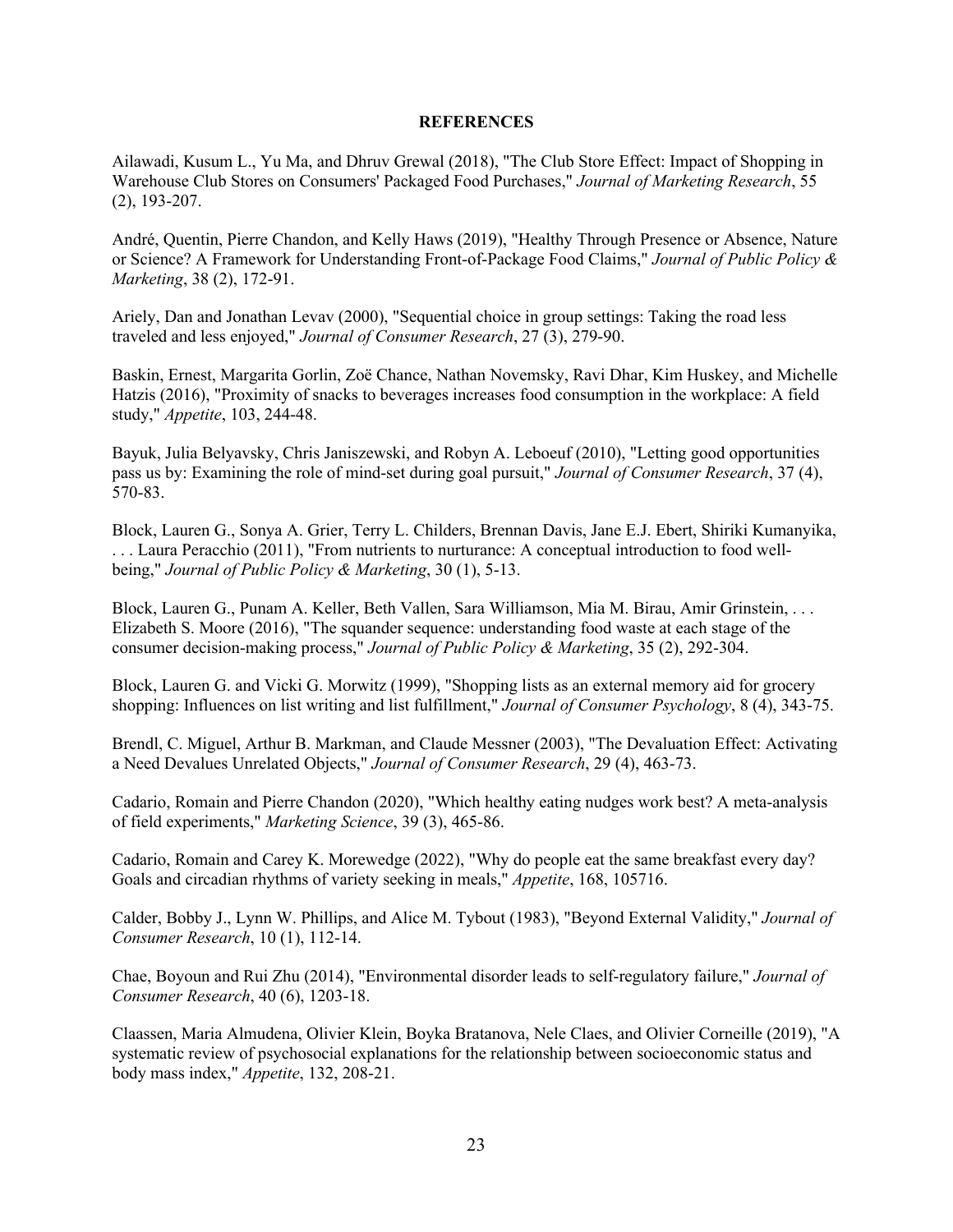Cornil, Yann (2017), "Mind Over Stomach: A Review of the Cognitive Drivers of Food Satiation," *Journal of the Association for Consumer Research*, 2 (4), 419-29.

Cornil, Yann and Pierre Chandon (2013), "From Fan to Fat? Vicarious Losing Increases Unhealthy Eating but Self-Affirmation is an Effective Remedy," *Psychological Science*, 24 (10), 1936-46.

--- (2016), "Pleasure as a substitute for size: How multisensory imagery can make people happier with smaller food portions," *Journal of Marketing Research*, 53 (5), 847-64.

Cornil, Yann, Pierre Chandon, and Aradhna Krishna (2017), "Does Red Bull give wings to vodka? Placebo effects of marketing labels on perceived intoxication and risky attitudes and behaviors," *Journal of Consumer Psychology*, 27 (4), 456-65.

Cornil, Yann, Hilke Plassmann, Judith Aron-Wisnewsky, Christine Poitou-Bernert, Karine Clément, Michèle Chabert, and Pierre Chandon (2021), "Obesity and Responsiveness to Food Marketing Before and After Bariatric Surgery," *Journal of Consumer Psychology*.

Crosetto, Paolo, Anne Lacroix, Laurent Muller, and Bernard Ruffieux (2020), "Nutritional and economic impact of five alternative front-of-pack nutritional labels: experimental evidence," *European Review of Agricultural Economics*, 47 (2), 785-818.

De Castro, John M. and E. Marie Brewer (1992), "The amount eaten in meals by humans is a power function of the number of people present," *Physiology & Behavior*, 51 (1), 121-25.

Dubois, Pierre, Paulo Albuquerque, Olivier Allais, Céline Bonnet, Patrice Bertail, Pierre Combris, . . . Pierre Chandon (2021), "Effects of front-of-pack labels on the nutritional quality of supermarket food purchases: evidence from a large-scale randomized controlled trial," *Journal of the Academy of Marketing Science*, 49, 119-38.

Duke, Kristen E. and On Amir (2019), "Guilt Dynamics: Consequences of Temporally Separating Decisions and Actions," *Journal of Consumer Research*, 45 (6), 1254-73.

Emich, Kyle J. and Jin Seok Pyone (2018), "Let it go: Positive affect attenuates sunk cost bias by enhancing cognitive flexibility," *Journal of Consumer Psychology*, 28 (4), 578-96.

Ferraro, Rosellina, Baba Shiv, and James R. Bettman (2005), "Let us eat and drink, for tomorrow we shall die: Effects of mortality salience and self-esteem on self-regulation in consumer choice," *Journal of Consumer Research*, 32 (1), 65-75.

Finkelstein, Stacey R. and Ayelet Fishbach (2010), "When Healthy Food Makes You Hungry," *Journal of Consumer Research*, 37 (3), 357-67.

Fishbach, Ayelet and Ravi Dhar (2005), "Goals as Excuses or Guides: The Liberating Effect of Perceived Goal Progress on Choice," *Journal of Consumer Research*, 32 (3), 370-77.

Gal, David and James Wilkie (2010), "Real men don't eat quiche: Regulation of gender-expressive choices by men," *Social Psychological and Personality Science*, 1 (4), 291-301.

Geier, Andrew B., Paul Rozin, and Gheorghe Doros (2006), "Unit Bias," *Psychological Science*, 17 (6), 521-25.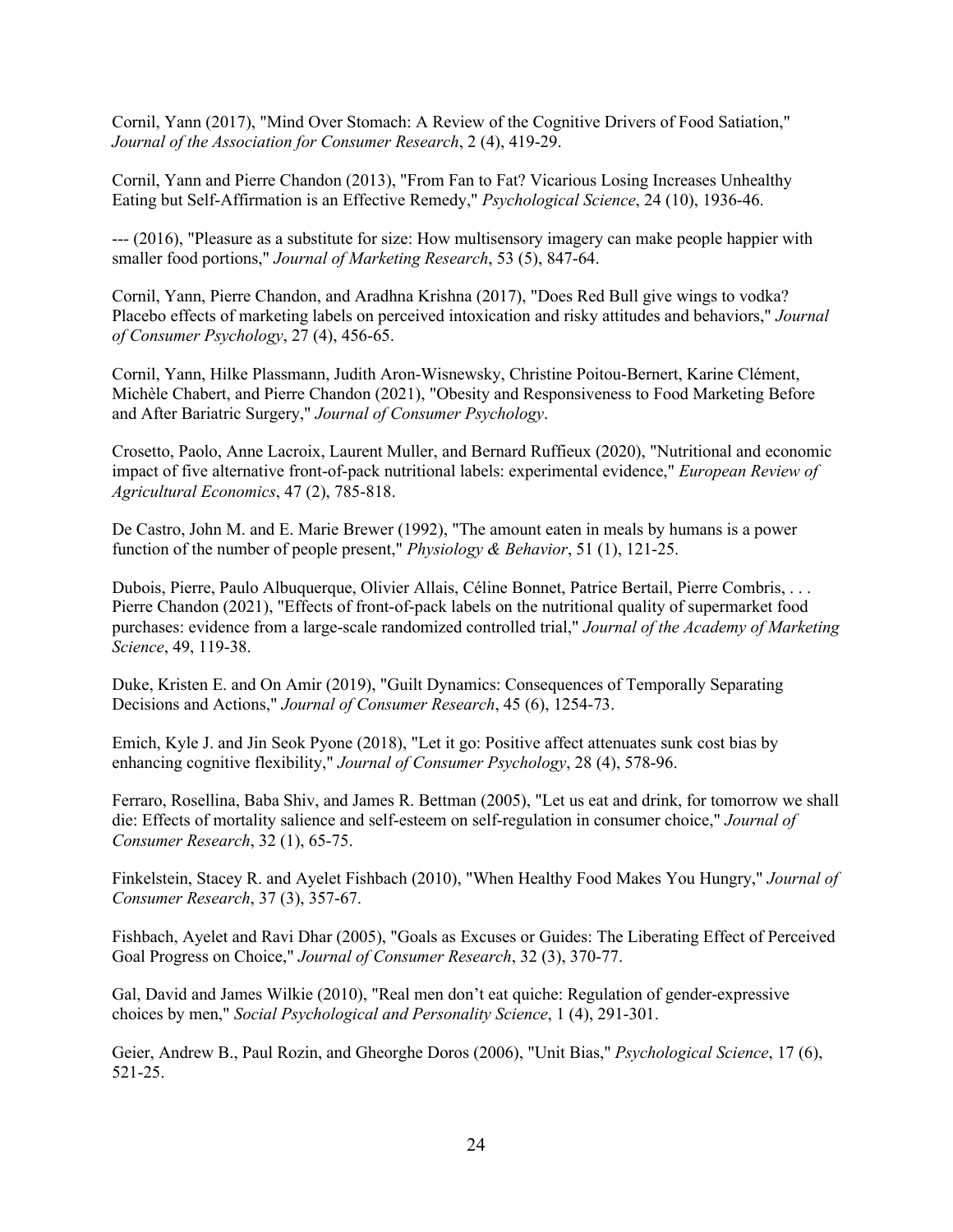Gough, Thomas, Ashleigh Haynes, Katie Clarke, Amy Hansell, Mahrukh Kaimkhani, Bethan Price, . . . Eric Robinson (2021), "Out of the lab and into the wild: The influence of portion size on food intake in laboratory vs. real-world settings," *Appetite*, 162, 105160.

Gullo, Kelley, Jonah Berger, Jordan Etkin, and Bryan Bollinger (2019), "Does time of day affect varietyseeking?," *Journal of Consumer Research*, 46 (1), 20-35.

Hagen, Linda, Aradhna Krishna, and Brent McFerran (2017), "Rejecting responsibility: Low physical involvement in obtaining food promotes unhealthy eating," *Journal of Marketing Research*, 54 (4), 589- 604.

Hammons, Amber J. and Barbara H. Fiese (2011), "Is frequency of shared family meals related to the nutritional health of children and adolescents?," *Pediatrics*, 127 (6), e1565-e74.

Harrington, Robert J (2007), *Food and wine pairing: A sensory experience*: John Wiley & Sons.

Hasford, Jonathan, Blair Kidwell, and Virginie Lopez-Kidwell (2018), "Happy Wife, Happy Life: Food Choices in Romantic Relationships," *Journal of Consumer Research*, 44 (6), 1238-56.

Hawley, Kristy L., Christina A. Roberto, Marie A. Bragg, Peggy J. Liu, Marlene B. Schwartz, and Kelly D. Brownell (2013), "The science on front-of-package food labels," *Public Health Nutrition*, 16 (3), 430- 39.

Haws, Kelly L., Scott W. Davis, and Utpal M. Dholakia (2016), "Control over what? Individual differences in general versus eating and spending self-control," *Journal of Public Policy & Marketing*, 35 (1), 37-57.

Haws, Kelly L. and Peggy J. Liu (2016), "Combining food type (s) and food quantity choice in a new food choice paradigm based on vice-virtue bundles," *Appetite*, 103, 441-49.

Haws, Kelly L., Peggy J. Liu, Steven K. Dallas, John Cawley, and Christina A. Roberto (2020), "Any Size for a Dollar: The Effect of Any‐Size‐Same‐Price Versus Standard Pricing on Beverage Size Choices," *Journal of Consumer Psychology*, 30 (2), 392-401.

Haws, Kelly L., Peggy J. Liu, Joseph P. Redden, and Heidi J. Silver (2017), "Exploring the Relationship Between Varieties of Variety and Weight Loss: When More Variety Can Help People Lose Weight," *Journal of Marketing Research*, 54 (4), 619-35.

Henrich, Joseph, Steven J. Heine, and Ara Norenzayan (2010), "Most people are not WEIRD," *Nature*, 466 (7302), 29-29.

Hetherington, Marion M. (1998), "Taste and appetite regulation in the elderly," *Proceedings of the Nutrition Society*, 57 (4), 625-31.

Hetherington, Marion M., Annie S. Anderson, Geraldine N. M. Norton, and Lisa Newson (2006), "Situational effects on meal intake: A comparison of eating alone and eating with others," *Physiology & Behavior*, 88 (4-5), 498-505.

Higgs, Suzanne (2015), "Social norms and their influence on eating behaviours," *Appetite*, 86, 38-44.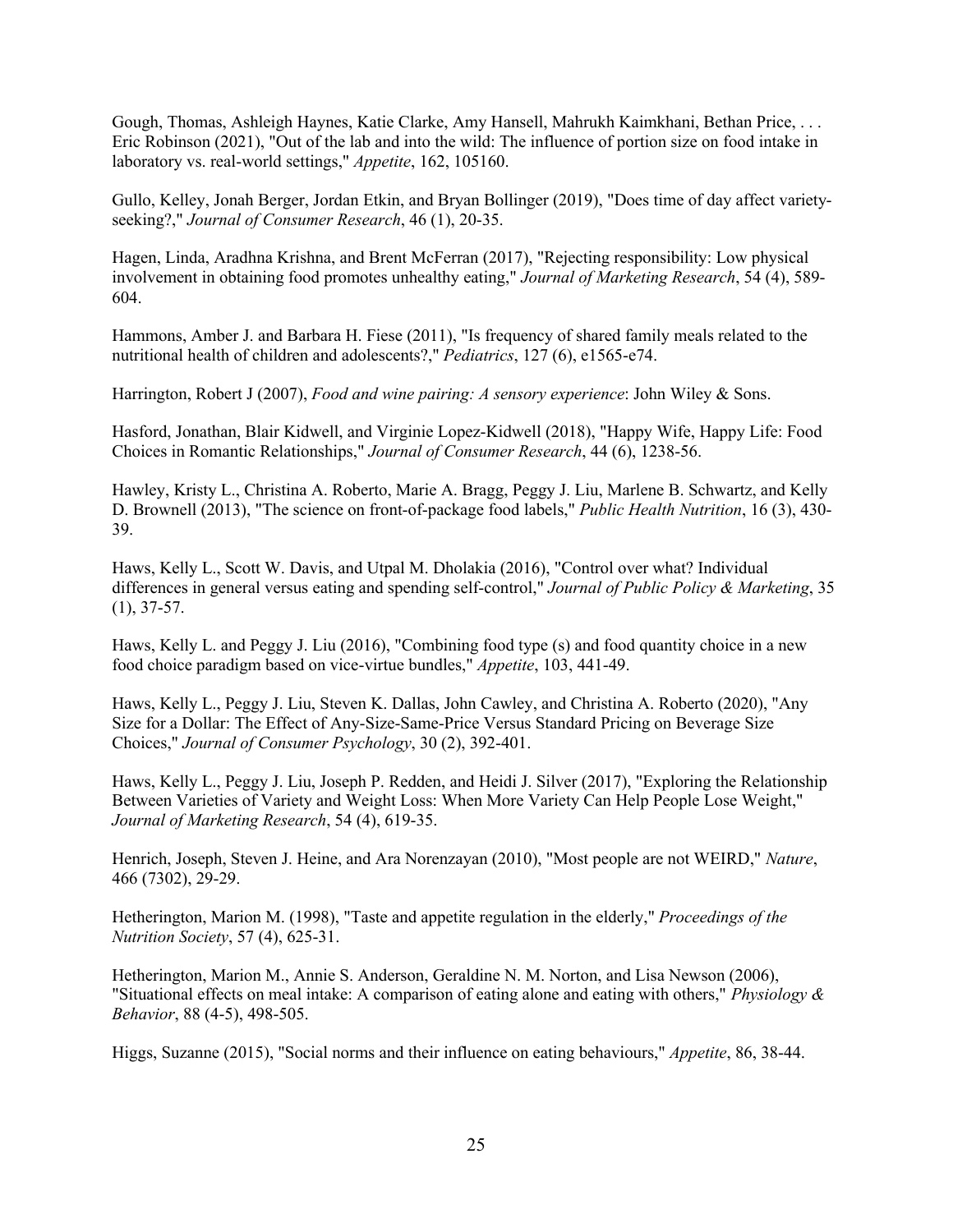Higgs, Suzanne and Morgan Woodward (2009), "Television watching during lunch increases afternoon snack intake of young women," *Appetite*, 52 (1), 39-43.

Hildebrand, Diogo, R. Dustin Harding, and Rhonda Hadi (2019), "Culturally contingent cravings: how holistic thinking influences consumer responses to food appeals," *Journal of Consumer Psychology*, 29 (1), 39-59.

Hock, Stefan J. and Rajesh Bagchi (2018), "The impact of crowding on calorie consumption," *Journal of Consumer Research*, 44 (5), 1123-40.

Holden, Stephen S., Natalina Zlatevska, and Chris Dubelaar (2016), "Whether smaller plates reduce consumption depends on who's serving and who's looking: a meta-analysis," *Journal of the Association for Consumer Research*, 1 (1), 134-46.

Hollands, Gareth J., Ian Shemilt, Theresa M. Marteau, Susan A. Jebb, Hannah B. Lewis, Yinghui Wei, . . . David Ogilvie (2015), "Portion, package or tableware size for changing selection and consumption of food, alcohol and tobacco," *Cochrane database of systematic reviews* (9).

Inman, J. Jeffrey, Margaret C. Campbell, Amna Kirmani, and Linda L. Price (2018), "Our vision for the Journal of Consumer Research: It's all about the consumer," *Journal of Consumer Research*, 44 (5), 955– 59.

Khare, Adwait and J. Jeffrey Inman (2006), "Habitual Behavior in American Eating Patterns: The Role of Meal Occasions," *Journal of Consumer Research*, 32 (4), 567-75.

--- (2009), "Daily, week-part, and holiday patterns in consumers' caloric intake," *Journal of Public Policy & Marketing*, 28 (2), 234-52.

Kosīte, Daina, Laura M. König, Katie De-Loyde, Ilse Lee, Emily Pechey, Natasha Clarke, . . . Theresa M. Marteau (2019), "Plate size and food consumption: a pre-registered experimental study in a general population sample," *International Journal of Behavioral Nutrition and Physical Activity*, 16 (1), 1-9.

Krishna, Aradhna and Linda Hagen (2019), "Out of proportion? The role of leftovers in eating-related affect and behavior," *Journal of Experimental Social Psychology*, 81, 15-26.

Kruger, Jessica Sloan and DJ Kruger (2015), "The impact of alcohol consumption on food choices among college students," *American Journal of Health Studies*, 30 (2), 70-73.

Lange, Christine, Camille Schwartz, Célia Hachefa, Yann Cornil, Sophie Nicklaus, and Pierre Chandon (2020), "Portion size selection in children: Effect of sensory imagery for snacks varying in energy density," *Appetite*, 150 (July), 104656.

Lappalainen, R., L. Mennen, L. Van Weert, and H. Mykkänen (1993), "Drinking water with a meal: a simple method of coping with feelings of hunger, satiety and desire to eat," *European Journal of Clinical Nutrition*, 47 (11), 815-19.

Laran, Juliano and Anthony Salerno (2013), "Life-history strategy, food choice, and caloric consumption," *Psychological Science*, 24 (2), 167-73.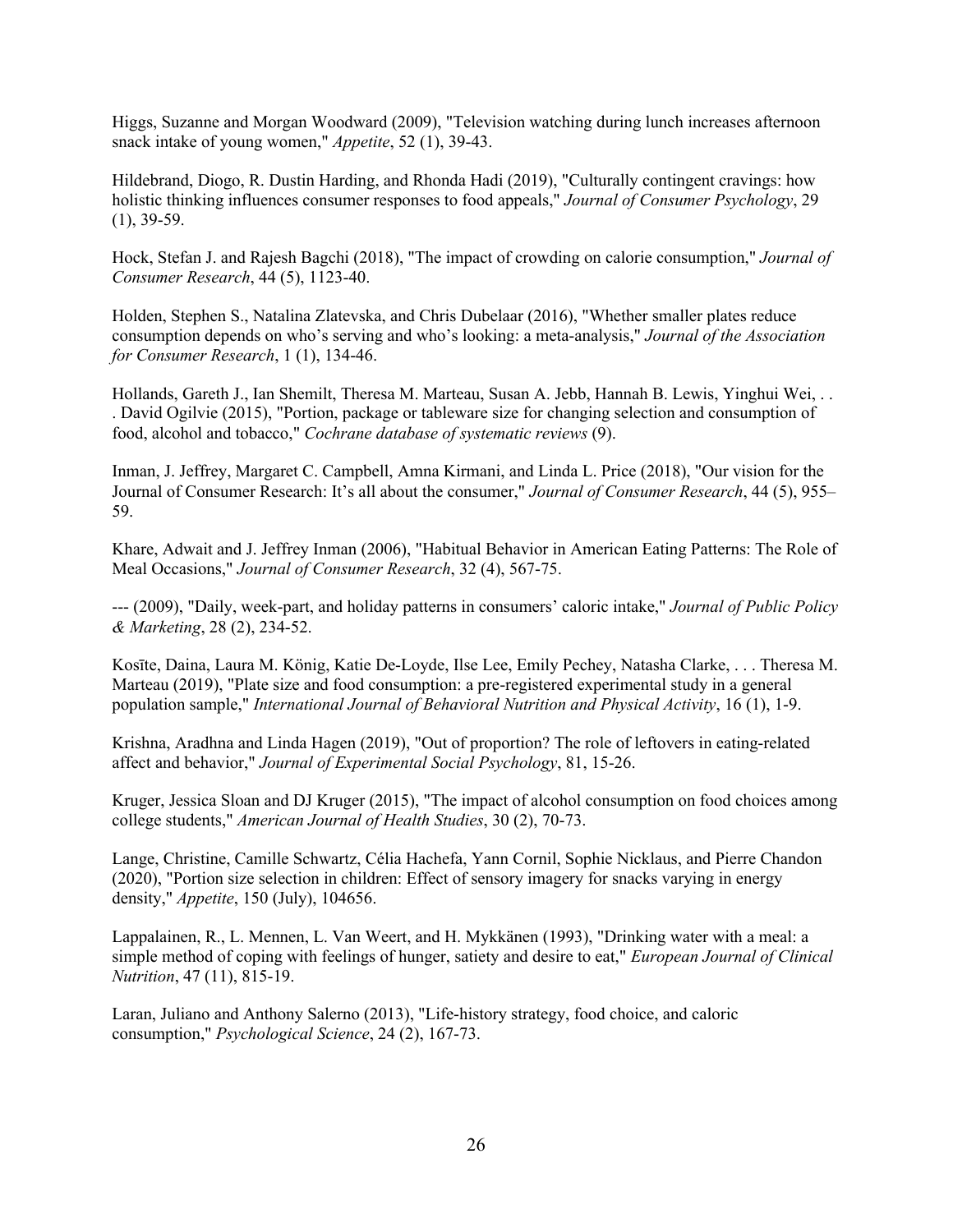Larson, Jeffrey S., Joseph P. Redden, and Ryan S. Elder (2014), "Satiation from sensory simulation: Evaluating foods decreases enjoyment of similar foods," *Journal of Consumer Psychology*, 24 (2), 188- 94.

Liu, Peggy J., Steven K. Dallas, and Gavan J. Fitzsimons (2019a), "A Framework for Understanding Consumer Choices for Others," *Journal of Consumer Research*, 46 (3), 407-34.

Liu, Peggy J. and Kelly L. Haws (2020), "Cutting Calories: The Preference for Lower Caloric Density Versus Smaller Quantities Among Restrained and Unrestrained Eaters," *Journal of Marketing Research*, 57 (5), 948-65.

Liu, Peggy J., Kelly L. Haws, Cait Lamberton, Troy H. Campbell, and Gavan J. Fitzsimons (2015), "Vice-Virtue Bundles," *Management Science*, 61 (1), 204-28.

Liu, Peggy J., Kelly L. Haws, Karen Scherr, Joseph P. Redden, James R. Bettman, and Gavan J. Fitzsimons (2019b), "The Primacy of 'What' Over 'How Much': How Type and Quantity Shape Healthiness Perceptions of Food Portions," *Management Science*, 65 (7), 3353-81.

Liu, Peggy J., Brent McFerran, and Kelly L. Haws (2020), "Mindful Matching: Ordinal Versus Nominal Attributes," *Journal of Marketing Research*, 57 (1), 134-55.

Liu, Peggy J. and Kate E. Min (2020), "Where Do You Want to Go for Dinner? A Preference Expression Asymmetry in Joint Consumption," *Journal of Marketing Research*, 57 (6), 1037-54.

Liu, Peggy J., Jessica Wisdom, Christina A. Roberto, Linda J. Liu, and Peter A. Ubel (2014), "Using behavioral economics to design more effective food policies to address obesity," *Applied Economic Perspectives and Policy*, 36 (1), 6-24.

Livingston, Edward H. and Jody W. Zylke (2012), "Progress in obesity research: reasons for optimism," *JAMA*, 308 (11), 1162-64.

Lowe, Michael L. and Kelly L. Haws (2014), "(Im)moral support: the social outcomes of parallel selfcontrol decisions," *Journal of Consumer Research*, 41 (2), 489-505.

Lynch, John G. (1982), "On the external validity of experiments in consumer research," *Journal of Consumer Research*, 9 (3), 225-39.

--- (1983), "The role of external validity in theoretical research," *Journal of Consumer Research*, 10 (1), 109-11.

--- (1999), "Theory and external validity," *Journal of the Academy of Marketing Science*, 27 (3), 367-76.

McFerran, Brent, Darren W. Dahl, Gavan J. Fitzsimons, and Andrea C. Morales (2010), "I'll have what she's having: Effects of social influence and body type on the food choices of others," *Journal of Consumer Research*, 36 (6), 915-29.

Morales, Andrea C., On Amir, and Leonard Lee (2017), "Keeping it real in experimental research— Understanding when, where, and how to enhance realism and measure consumer behavior," *Journal of Consumer Research*, 44 (2), 465-76.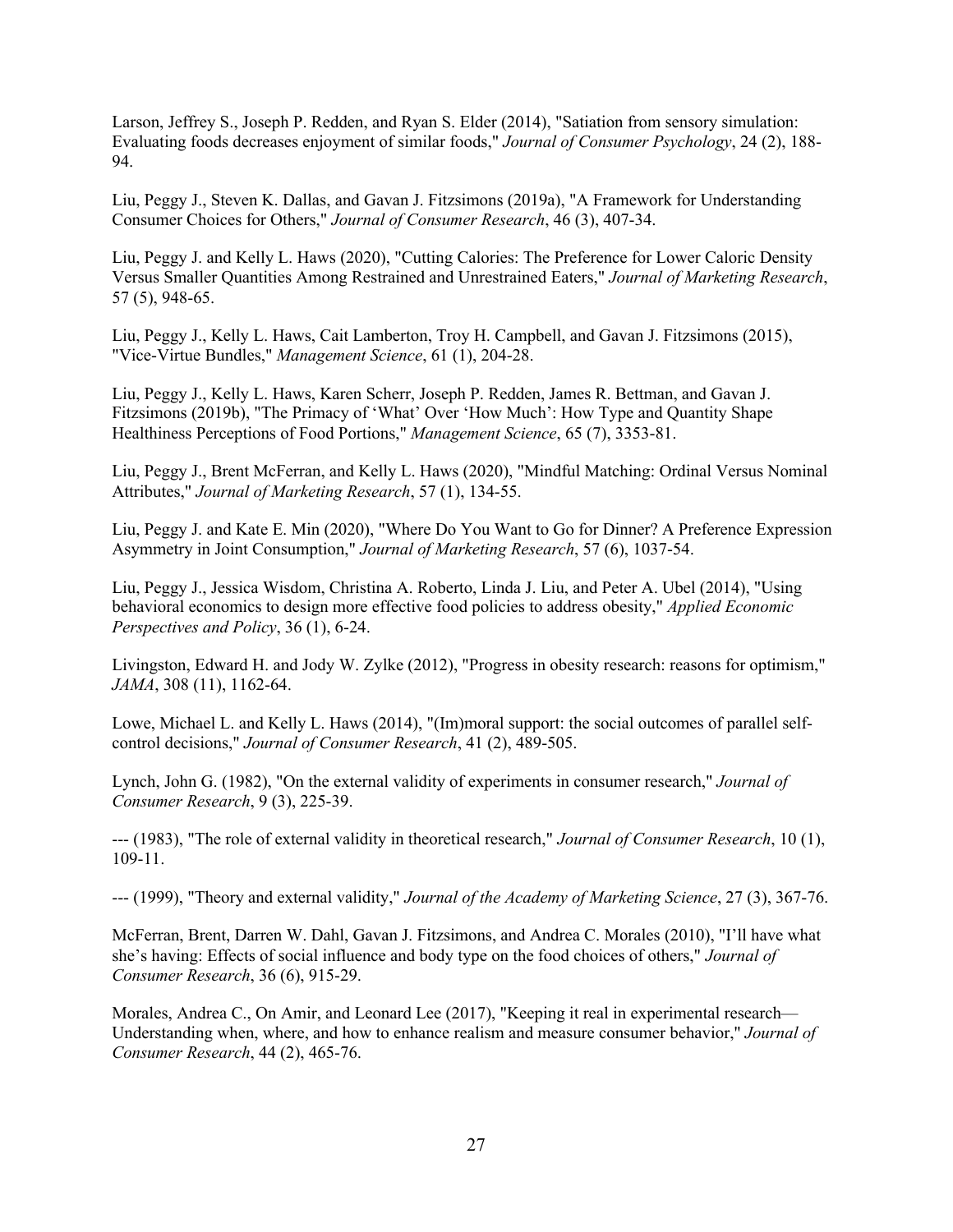Mukhopadhyay, Anirban and Gita Venkataramani Johar (2009), "Indulgence as self-reward for prior shopping restraint: A justification-based mechanism," *Journal of Consumer Psychology*, 19 (3), 334-45.

NIAA (2021), "Alcohol Facts and Statistics," https://www.niaaa.nih.gov/publications/brochures-and-factsheets/alcohol-facts-and-statistics.

Nikolova, Hristina Dzhogleva and J. Jeffrey Inman (2015), "Healthy Choice: The Effect of Simplified Point-of-Sale Nutritional Information on Consumer Food Choice Behavior," *Journal of Marketing Research*, 52 (6), 817-35.

Okada, Erica Mina (2019), "Differential construal of exercise versus diet and implications for weight control," *Journal of Consumer Research*, 46 (3), 528-44.

Petty, Amanda J., Kathleen J. Melanson, and Geoffrey W. Greene (2013), "Self-reported eating rate aligns with laboratory measured eating rate but not with free-living meals," *Appetite*, 63, 36-41.

Raghunathan, Rajagopal, Rebecca Walker Naylor, and Wayne D. Hoyer (2006), "The unhealthy= tasty intuition and its effects on taste inferences, enjoyment, and choice of food products," *Journal of Marketing*, 70 (4), 170-84.

Redden, Joseph and Kelly Haws (2013), "Healthy satiation: The role of decreasing desire in effective selfcontrol," *Journal of Consumer Research*, 39 (5), 1100-14.

Renner, Britta, Gudrun Sproesser, Stefanie Strohbach, and Harald T. Schupp (2012), "Why we eat what we eat. The Eating Motivation Survey (TEMS)," *Appetite*, 59 (1), 117-28.

Rishika, Rishika, Sven Feurer, and Kelly L. Haws (2021), "Really Rewarding Rewards: Strategic Licensing in Long-Term Healthy Food Consumption," *Journal of Consumer Research*, forthcoming.

Robinson, Eric, Ashleigh Haynes, Charlotte A Hardman, Eva Kemps, Suzanne Higgs, and Andrew Jones (2017), "The bogus taste test: Validity as a measure of laboratory food intake," *Appetite*, 116, 223-31.

Rolland-Cachera, Marie-Françoise, Tim J Cole, Michel Sempe, Jean Tichet, Claude Rossignol, and A Charraud (1991), "Body Mass Index variations: centiles from birth to 87 years," *European Journal of Clinical Nutrition*, 45 (1), 13-21.

Rolls, Barbara J., Edmund T. Rolls, Edward A. Rowe, and Kevin Sweeney (1981), "Sensory specific satiety in man," *Physiology & Behavior*, 27 (1), 137-42.

Rozin, Paul, Julia M. Hormes, Myles S. Faith, and Brian Wansink (2012), "Is Meat Male? A Quantitative Multimethod Framework to Establish Metaphoric Relationships," *Journal of Consumer Research*, 39 (3), 629-43.

Schwartz, Janet, Jason Riis, Brian Elbel, and Dan Ariely (2012), "Inviting Consumers To Downsize Fast-Food Portions Significantly Reduces Calorie Consumption," *Health Affairs*, 31 (2), 399-407.

Scott, Maura L., Stephen M. Nowlis, Naomi Mandel, and Andrea C. Morales (2008), "The effects of reduced food size and package size on the consumption behavior of restrained and unrestrained eaters," *Journal of Consumer Research*, 35 (3), 391-405.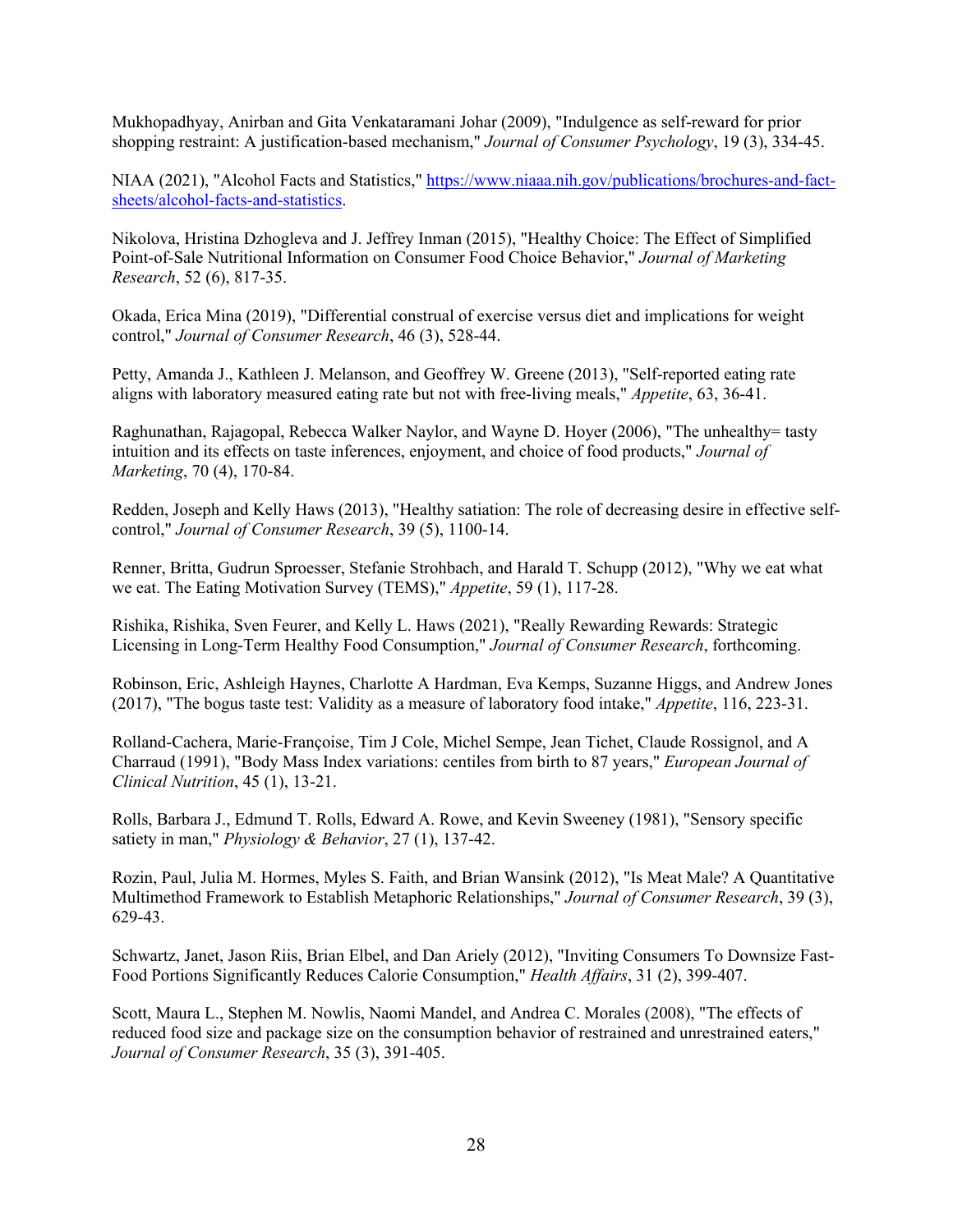Seiler, Stephan, Anna Tuchman, and Song Yao (2021), "The impact of soda taxes: Pass-through, tax avoidance, and nutritional effects," *Journal of Marketing Research*, 58 (1), 22-49.

Sevilla, Julio, Mathew S. Isaac, and Rajesh Bagchi (2018), "Format neglect: how the use of numerical versus percentage rank claims influences consumer judgments," *Journal of Marketing*, 82 (6), 150-64.

Stanton, John L. and Louis A. Tucci (1982), "The measurement of consumption: a comparison of surveys and diaries," *Journal of Marketing Research*, 19 (2), 274-77.

Steffel, Mary and Elanor F. Williams (2018), "Delegating Decisions: Recruiting Others to Make Choices We Might Regret," *Journal of Consumer Research*, 44 (5), 1015-32.

Stroebele, Nanette and John M. De Castro (2004), "Effect of ambience on food intake and food choice," *Nutrition*, 20 (9), 821-38.

Suher, Jacob, Szu‐chi Huang, and Leonard Lee (2019), "Planning for Multiple Shopping Goals in the Marketplace," *Journal of Consumer Psychology*, 29 (4), 642-51.

Swinburn, Boyd A., Gary Sacks, Kevin D. Hall, Klim McPherson, Diane T. Finegood, Marjory L. Moodie, and Steven L. Gortmaker (2011), "The global obesity pandemic: shaped by global drivers and local environments," *The Lancet*, 378 (9793), 804-14.

Tangari, Andrea Heintz, My Bui, Kelly L. Haws, and Peggy J. Liu (2019), "That's Not So Bad, I'll Eat More! Backfire Effects of Calories-per-Serving Information on Snack Consumption," *Journal of Marketing*, 83 (1), 133-50.

Van Heerde, Harald J., Christine Moorman, C. Page Moreau, and Robert W. Palmatier (2021), "Reality check: Infusing ecological value into academic marketing research," *Journal of Marketing*, 85 (2), 1-13.

VanEpps, Eric M., Julie S. Downs, and George Loewenstein (2016), "Advance Ordering for Healthier Eating? Field Experiments on the Relationship between the Meal Order–Consumption Time Delay and Meal Content," *Journal of Marketing Research*, 53 (3), 369-80.

Vartanian, Lenny R., C. Peter Herman, and Janet Polivy (2007), "Consumption stereotypes and impression management: How you are what you eat," *Appetite*, 48 (3), 265-77.

Vosgerau, Joachim, Irene Scopelliti, and Young Eun Huh (2020), "Exerting Self‐Control≠ Sacrificing Pleasure," *Journal of Consumer Psychology*, 30 (1), 181-200.

Wansink, Brian and Pierre Chandon (2014), "Slim by design: Redirecting the accidental drivers of mindless overeating," *Journal of Consumer Psychology*, 24 (3), 413-31.

Wells, Gary L. and Paul D. Windschitl (1999), "Stimulus sampling and social psychological experimentation," *Personality and Social Psychology Bulletin*, 25 (9), 1115-25.

Werle, Carolina O.C., Olivier Trendel, and Gauthier Ardito (2013), "Unhealthy food is not tastier for everybody: The "healthy= tasty" French intuition," *Food Quality and Preference*, 28 (1), 116-21.

Wertenbroch, Klaus (1998), "Consumption Self-Control by Rationing Purchase Quantities of Virtue and Vice," *Marketing Science*, 17 (4), 317-37.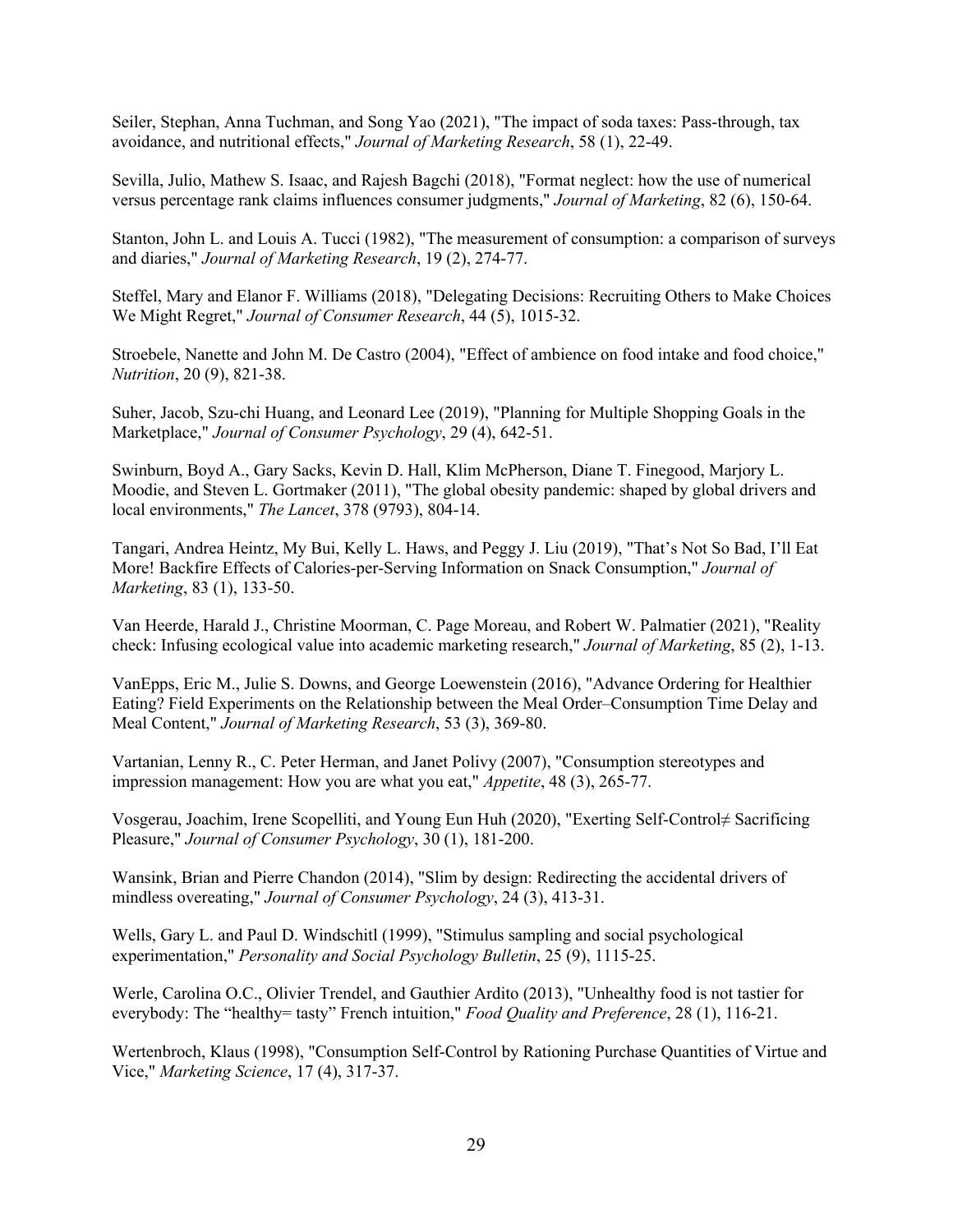Williamson, Sara, Lauren G. Block, and Punam A. Keller (2016), "Of waste and waists: The effect of plate material on food consumption and waste," *Journal of the Association for Consumer Research*, 1 (1), 147-60.

Winterich, Karen Page and Kelly L. Haws (2011), "Helpful Hopefulness: The Effect of Future Positive Emotions on Consumption," *Journal of Consumer Research*, 38 (3), 505-24.

Woolley, Kaitlin and Ayelet Fishbach (2019), "Shared Plates, Shared Minds: Consuming From a Shared Plate Promotes Cooperation," *Psychological Science*, 30 (4), 541-52.

Yamim, Amanda P., Robert Mai, and Carolina O.C. Werle (2020), "Make it hot? How food temperature (mis) guides product judgments," *Journal of Consumer Research*, 47 (4), 523-43.

Yang, Yang, Yangjie Gu, and Jeff Galak (2017), "When it could have been worse, it gets better: How favorable uncertainty resolution slows hedonic adaptation," *Journal of Consumer Research*, 43 (5), 747- 68.

Yoquinto, Luke (2011), "25% of Calories Now Come from Snacks," LiveScience (June 24), (accessed October 4, 2021), Available at: http://www.livescience.com/14769-snacking-calories-increase.html.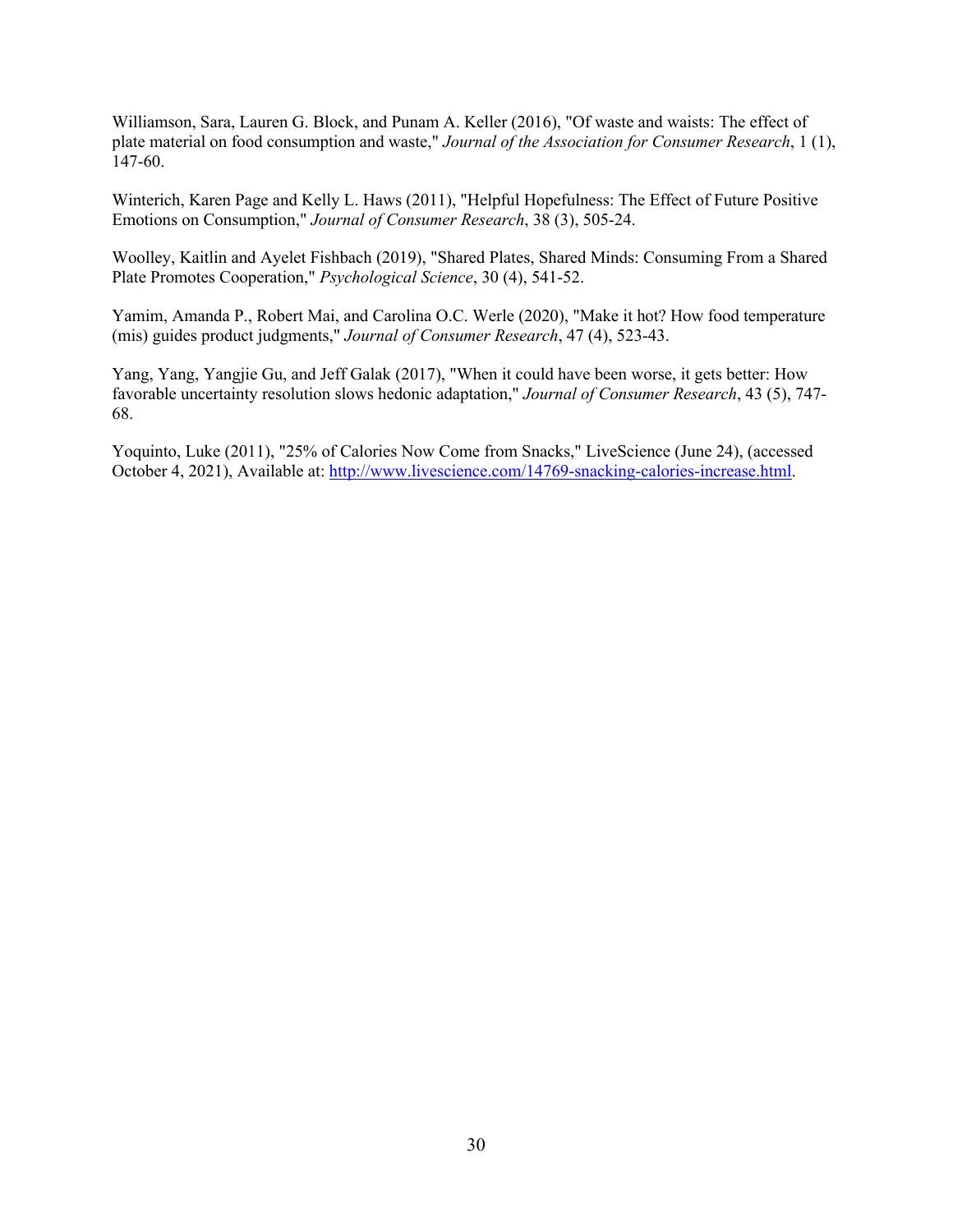|       | "Free-Living Eating"                                                                                                                                                                                                                                                                                                                                                        | "Lab Eating"                                                                                                                                                                                                                                                         | <b>Incorporating "Free-Living Eating" Factors in</b><br>"Lab Eating" Studies*                                                                                                                                                                                                                                                  |
|-------|-----------------------------------------------------------------------------------------------------------------------------------------------------------------------------------------------------------------------------------------------------------------------------------------------------------------------------------------------------------------------------|----------------------------------------------------------------------------------------------------------------------------------------------------------------------------------------------------------------------------------------------------------------------|--------------------------------------------------------------------------------------------------------------------------------------------------------------------------------------------------------------------------------------------------------------------------------------------------------------------------------|
| Who?  | People vary widely in demographic and other<br>personal characteristics (e.g., BMI) and dietary<br>preferences.                                                                                                                                                                                                                                                             | Ps <sup>**</sup> are typically young (mostly undergraduates<br>$\bullet$<br>18-22 years old), in the normal BMI range,<br>literate (often highly educated), from western<br>culture (with western dietary preferences), and<br>relatively high socioeconomic status. | Consider recruiting more varied samples both<br>$\bullet$<br>within and across studies to include both normal<br>weight and overweight/obese Ps as well as a<br>wider range of age, race/ethnicity, cultures, and<br>socioeconomic status. Consider testing for main<br>effects or boundary conditions using these<br>factors. |
|       | People eat in isolation and total anonymity; are<br>$\bullet$<br>only "watched" by the server, cook, or chef who<br>prepared the meal; or are watched by significant<br>others (friends, partners, family members,<br>caregivers).                                                                                                                                          | In terms of the influence of others, Ps know that<br>they, or at least their choices, are being<br>"watched" by an authority figure (the<br>experimenter), but often no one else.                                                                                    | Consider varying whether others are present<br>during eating decisions. Minimize the feeling of<br>"being watched" by the experimenter when this is<br>not the purpose of the study.                                                                                                                                           |
|       | People (or their family members) typically<br>$\bullet$<br>dispose of their own food or wash their own<br>dishes.                                                                                                                                                                                                                                                           | Ps do not often dispose of their own food or wash<br>their own dishes, and someone they don't know<br>will do this for them (an experimenter).                                                                                                                       | Consider using self-disposal within the lab<br>setting.                                                                                                                                                                                                                                                                        |
|       | With whom? Typically, when eating with others,<br>$\bullet$<br>these people include friends, family members,<br>and/or coworkers, and one can see what the<br>others are eating and talk to them. Other people,<br>often strangers, may be eating in the same<br>environment; and the individual can see what<br>they are eating but often they don't directly<br>interact. | With whom? Typically, alone. Other people,<br>$\bullet$<br>typically strangers, are eating at the same time<br>and in the same place as Ps, although it is likely<br>that Ps can't see what they are doing or talk to<br>them.                                       | Consider conducting studies with dyads/groups<br>and make it clear in the reporting whether Ps<br>know with whom they are eating.                                                                                                                                                                                              |
|       | With whom? People often eat multiple foods<br>$\bullet$<br>from containers that they and other people (e.g.,<br>friends, family members) are also consuming<br>from (i.e., shared plates or a shared pantry).                                                                                                                                                               | With whom? Ps typically eat a portion of a single<br>food from a container that only they can consume<br>from.                                                                                                                                                       | Consider conducting studies with dyads/groups<br>$\bullet$<br>and allow sharing of multiple foods or eating<br>from a common serving dish or plate.                                                                                                                                                                            |
|       | For whom? People choose for themselves as well<br>$\bullet$<br>as for other people at times.                                                                                                                                                                                                                                                                                | For whom? If choices about what to eat or how<br>much are made, they are almost always for<br>oneself.                                                                                                                                                               | Consider varying whether choices differ when<br>made for themselves versus for others.                                                                                                                                                                                                                                         |
|       | By whom? The person or a family member likely<br>$\bullet$<br>paid for, and very likely shopped for and<br>prepared what they are eating.                                                                                                                                                                                                                                   | By whom? Ps rarely pay for, and very unlikely<br>shopped for or prepared what they are eating.                                                                                                                                                                       | Consider increasing the level of incentive-<br>$\bullet$<br>compatibility, e.g., by providing a budget from<br>which food choices will be made.                                                                                                                                                                                |
| What? | People can choose what they will eat from a wide<br>$\bullet$<br>range of options, including niche, culture, or<br>individual-specific dishes or food flavors. They<br>can choose more than one type of food, the                                                                                                                                                           | Ps either do not have a choice about what they<br>$\bullet$<br>are eating, or they have a very small choice set,<br>often two options which represent a binary choice<br>(e.g., healthy vs. not healthy) of broad appeal<br>food dishes and flavors.                 | Consider broadening the number and range of<br>$\bullet$<br>options available to Ps to better represent typical<br>eating decisions. Consider customizing choice<br>sets provided to specific tastes of the participant.                                                                                                       |

# **TABLE 1: "FREE-LIVING EATING" VERSUS "LAB EATING"**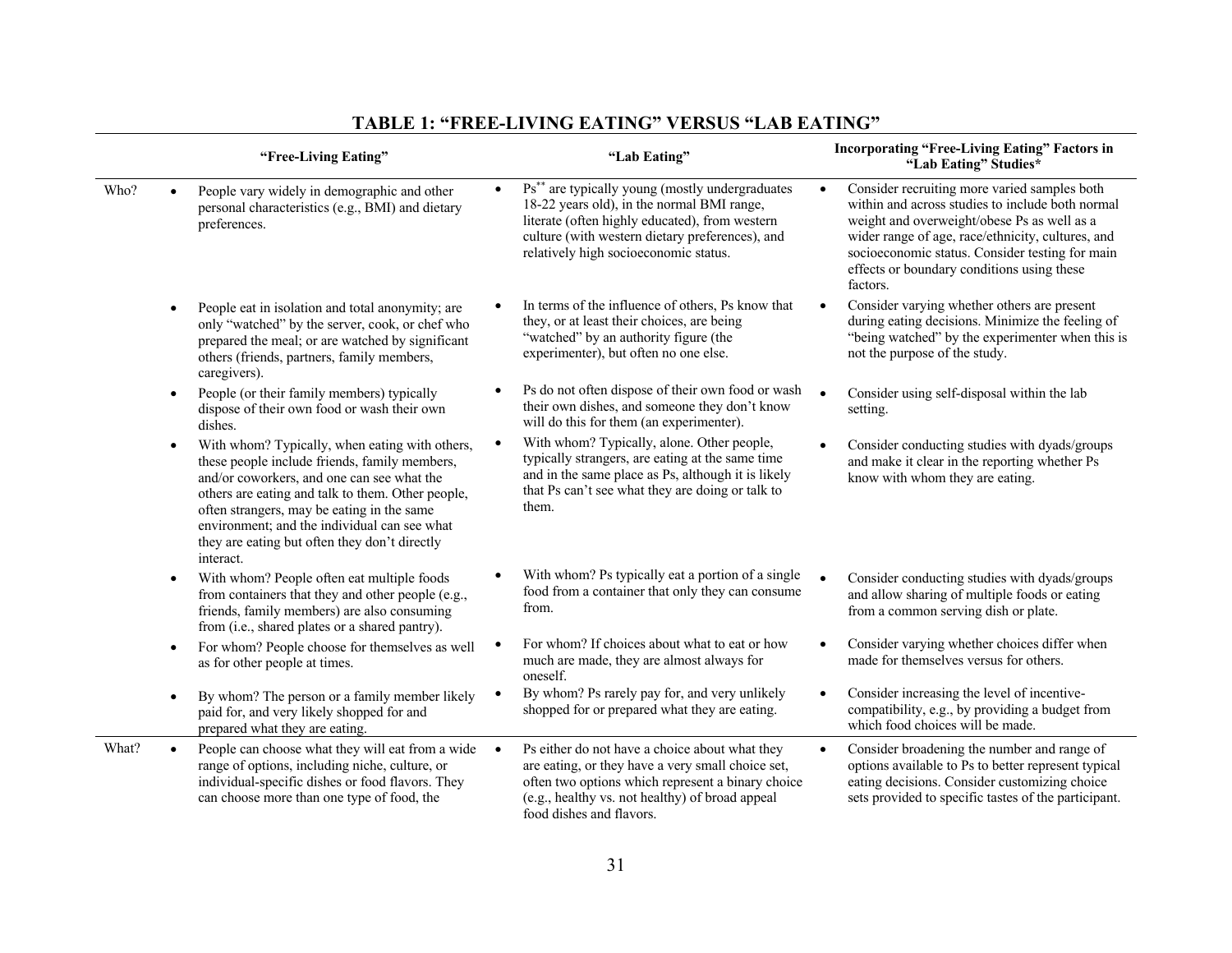|        |           | condiments or other food or beverages they will<br>eat with their food.                                                                                                                                                                                                                                             |           |                                                                                                                                                                                                                                      |           |                                                                                                                                                                                                                                                 |
|--------|-----------|---------------------------------------------------------------------------------------------------------------------------------------------------------------------------------------------------------------------------------------------------------------------------------------------------------------------|-----------|--------------------------------------------------------------------------------------------------------------------------------------------------------------------------------------------------------------------------------------|-----------|-------------------------------------------------------------------------------------------------------------------------------------------------------------------------------------------------------------------------------------------------|
|        | $\bullet$ | People typically have access to a beverage of<br>their choice, simultaneously while eating.                                                                                                                                                                                                                         |           | Ps typically do not have access to a beverage<br>simultaneously while eating.                                                                                                                                                        |           | Provide Ps with easy access to water during lab<br>eating or consider examining the interactions<br>between eating and drinking behaviors (including<br>with alcohol).                                                                          |
|        | $\bullet$ | People generally have access to information on<br>what they are eating, especially if the food was<br>prepared at home, such as price, nutrition facts,<br>ingredient list, health or nutrition claims but also<br>brand name and description. For nutrition and<br>regulated claims, this information is accurate. |           | Ps have access to limited information on what<br>they are eating (e.g., they are often not given the<br>packaging, ingredient list, price, brand, etc.). At<br>times this information might be purposely<br>misleading.              |           | When possible, consider including the same level<br>and type of information that Ps are most likely to<br>encounter in everyday environments, including<br>branding and nutritional information.                                                |
|        | $\bullet$ | The wider array of foods varies in preparation<br>difficulty (e.g., including hot/cold foods).                                                                                                                                                                                                                      |           | The limited set usually consists of easy to<br>provide/prepare foods (e.g., room-temperature,<br>non-refrigerated snacks).                                                                                                           |           | Consider including options served hot or cold in<br>research studies.                                                                                                                                                                           |
| Where? |           | People eat at the place of their choosing whether<br>it be at home (or a table, at their desk, or on the<br>couch), work, a restaurant, in their cars, or<br>otherwise.                                                                                                                                             | $\bullet$ | Ps are asked to come to a specific location,<br>typically a research lab of a research university,<br>and eat at a computer or other workstation.                                                                                    | $\bullet$ | Attempt to create as typical of an eating<br>environment as possible and/or test effects in at<br>least 2-3 different set-ups within the lab. Attempt<br>to recreate public versus private consumption<br>scenarios to the extent possible.     |
|        |           | People eat in the presence of a wide range of<br>ambient factors including the décor, lighting,<br>noise level, views, and other atmospheric<br>elements.                                                                                                                                                           |           | Ps eat in a tightly controlled environment<br>intended to hold atmospheric elements constant<br>or manipulate specific atmospheric elements to<br>represent levels of interest to the research<br>question.                          |           | When studying food decisions without an<br>emphasis on specific atmospheric elements,<br>considering demonstrating that effects hold both<br>in sparse lab environments as well as more<br>typical daily eating environments.                   |
|        |           | People are often eating in distracting<br>environments (e.g., watching TV or phones,<br>conversing with others, working on their<br>computers, driving, etc.).                                                                                                                                                      | $\bullet$ | Ps are typically eating either in a distraction-free<br>environment or are asked to perform a specific<br>distracting task (completing other studies;<br>watching a film clip) while eating; distraction is<br>low or held constant. | $\bullet$ | Consider incorporating typical distractions while<br>Ps are eating.                                                                                                                                                                             |
|        | $\bullet$ | When eating occurs at home or in restaurants, it<br>often occurs at a table setting with utensils and<br>other typical table and serving items.                                                                                                                                                                     |           | Ps may not have utensils and other typical table<br>or serving items or have, at best, disposable<br>tableware.                                                                                                                      |           | Provide disposable utensils (or reusable utensils<br>with proper sanitation protocols) and other<br>serving items that best reflect the eating decision<br>environment in real life.                                                            |
| When?  |           | People are eating during and outside business<br>hours (e.g., eating in the late evening, on<br>weekends, on holidays, etc.)                                                                                                                                                                                        | $\bullet$ | Ps are eating primarily during business hours or<br>are otherwise constrained to the timing of the<br>study.                                                                                                                         | $\bullet$ | Consider intentionally conducting lab eating<br>studies at varying times of the day and on both<br>weekdays and weekends.                                                                                                                       |
|        | $\bullet$ | People arrive at a situation often knowing (and<br>planning) that they will be eating. They have<br>often made a free choice to begin eating.                                                                                                                                                                       | $\bullet$ | Ps arrive at a situation unaware that and/or what<br>they will be eating, or aware that they will be<br>eating (and hungry) because they were asked to<br>fast. They have rarely made a free choice to begin                         | $\bullet$ | Unless the primary purpose of study is to<br>determine responses to spontaneous opportunities<br>to eat, inform participants in advance that the<br>study will involve food consumption, and<br>consider telling them what the food(s) will be. |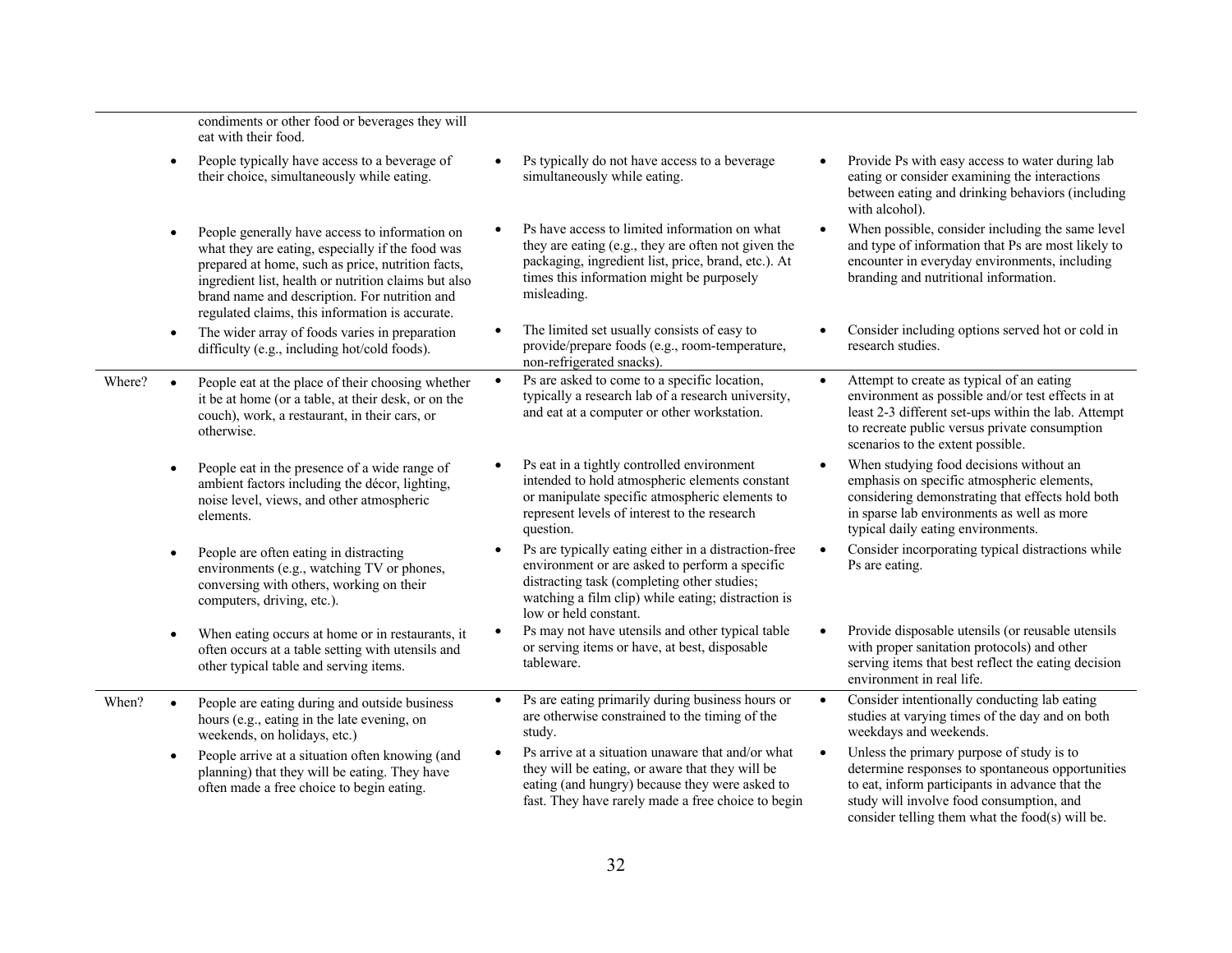|              | People make eating choices for both immediate<br>consumption (from pantry or refrigerator or<br>restaurant menu) or for consumption at a later<br>point (e.g., putting aside food for later<br>consumption, cooking ahead of time).                                  | eating, having been asked by an authority figure<br>(i.e., the experimenter) to do so.<br>Ps make choices primarily for immediate<br>consumption.                                                                                                                          | $\bullet$ | Include choices about foods that will not be<br>consumed until a future point in time.                                                                                                                                                                                                                                                                                                              |
|--------------|----------------------------------------------------------------------------------------------------------------------------------------------------------------------------------------------------------------------------------------------------------------------|----------------------------------------------------------------------------------------------------------------------------------------------------------------------------------------------------------------------------------------------------------------------------|-----------|-----------------------------------------------------------------------------------------------------------------------------------------------------------------------------------------------------------------------------------------------------------------------------------------------------------------------------------------------------------------------------------------------------|
|              | People can choose not to eat in any given<br>situation.                                                                                                                                                                                                              | Ps are often compelled to make choices or feel<br>obligated to eat in research studies.                                                                                                                                                                                    | $\bullet$ | Include no-choice options where possible.                                                                                                                                                                                                                                                                                                                                                           |
|              | People's choices or consumption in the current<br>situation are affected by previous choices and/or<br>subsequent choices.                                                                                                                                           | Ps choices are rarely linked to any of their past<br>choices. Future choices are rarely assessed.                                                                                                                                                                          | $\bullet$ | Collect information about potentially relevant<br>previous or future consumption. Potentially<br>follow-up to capture consumption later in the day<br>following the lab eating study.                                                                                                                                                                                                               |
| Why?         | People are influenced by a wide range of<br>physiological, psychological, social, emotional,<br>and environmental motivations driving eating<br>behaviors. In some cases, people may eat rather<br>mindlessly, without paying attention to their<br>eating behavior. | Although hunger often plays a role, in many<br>cases Ps are eating because they are asked to do<br>so or feel obligated to do so, which may influence<br>their food choices. Self-presentation and<br>ingratiation goals may be salient. People may eat<br>more mindfully. | $\bullet$ | At a minimum, assess current level of hunger<br>during lab eating and ideally general attitudes<br>towards eating (dieting status, restrained eating<br>tendencies, food allergies, etc.). Strive to provide<br>a safe space in which participants do not feel<br>judged (e.g., choices are only measured at the<br>aggregate level). Only conduct eating studies<br>among Ps who feel like eating. |
| How<br>much? | People may eat from either a pre-defined and<br>fairly small one-serving portion size or a very<br>large and undefined portion size.                                                                                                                                 | Ps typically have little choice in terms of the<br>portion size to eat from unless portion size choice<br>is a primary aim of the study.                                                                                                                                   | $\bullet$ | When possible, Ps should be provided with<br>options in terms of the amount of the food $(s)$<br>available to them.                                                                                                                                                                                                                                                                                 |
|              | Leftovers are for people to decide how to deal<br>with, and one can save them to eat for later, share<br>them with someone else, or discard them.                                                                                                                    | Leftovers often remain at the study, and Ps<br>cannot hide them, save them to eat for later, or<br>share them with someone else.                                                                                                                                           | ٠         | Provide the opportunity for Ps to save and<br>consume food at a later point in time, ideally<br>coupled with collecting information about<br>subsequent consumption.                                                                                                                                                                                                                                |

*Notes.*

\*The recommendations for "free-living" factors into "lab eating" contexts depend upon the main objectives of the researcher and would not necessarily apply across all studies. *\*\**Ps refers to participants in research studies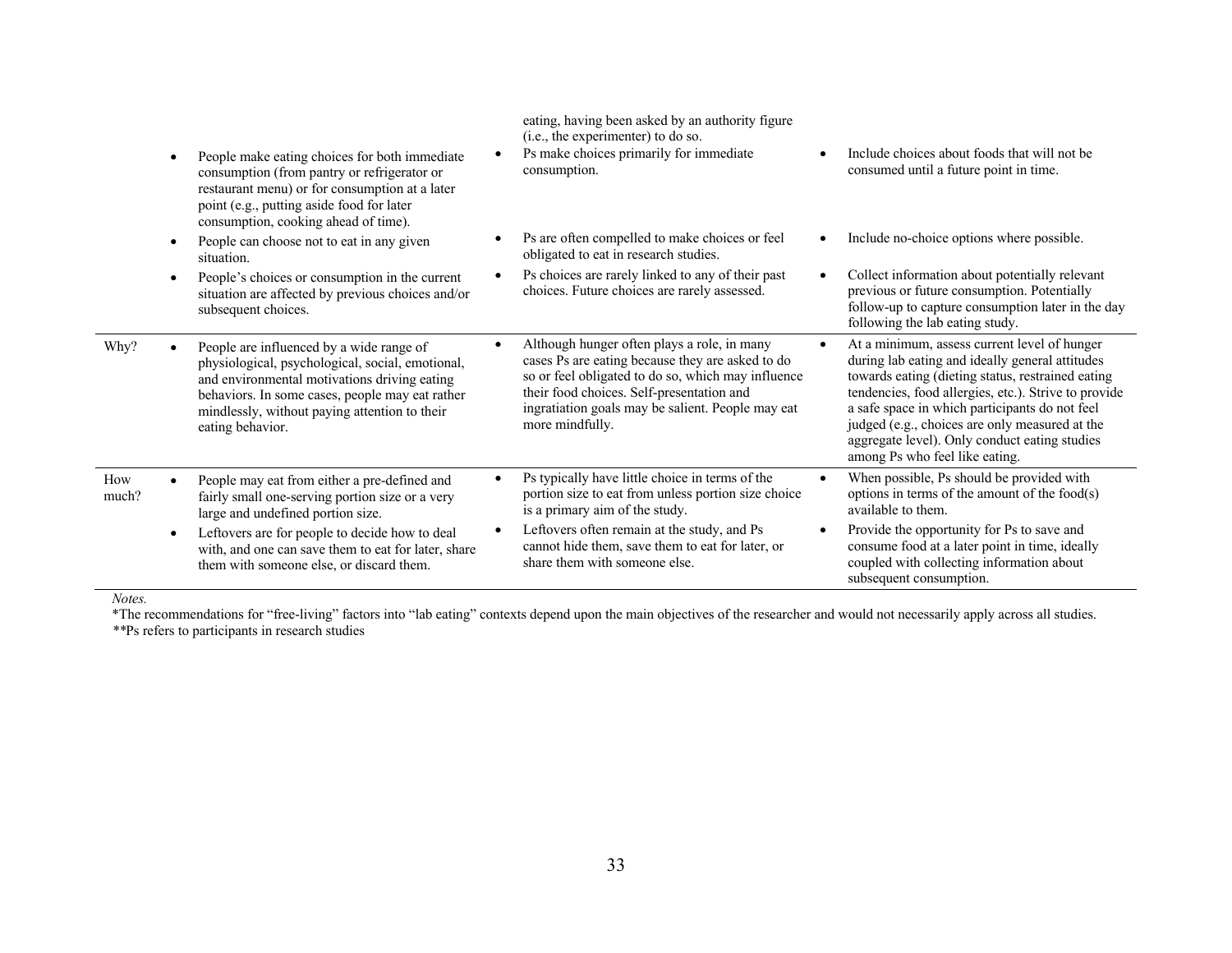# **TABLE 2: RESEARCH EATING METHODS THAT GO BEYOND THE LAB**

| <b>Method</b>                                                                           | Key Examples*                                                                 | <b>Existing Advantages and/or Opportunities for Improvement</b>                                                                                                                                                                                                                                                                                                                                                                                                            |
|-----------------------------------------------------------------------------------------|-------------------------------------------------------------------------------|----------------------------------------------------------------------------------------------------------------------------------------------------------------------------------------------------------------------------------------------------------------------------------------------------------------------------------------------------------------------------------------------------------------------------------------------------------------------------|
| Field studies<br>or<br>experiments                                                      | Dubois et al.<br>$(2021)$ ; Sevilla et<br>al. (2018)                          | • Recruit consumers shortly after they have made real food decisions—captures real<br>behavior although can be subject to recall biases<br>• Record actual consumption<br>• Use to confirm purchase effects of interventions or theories tested in lab or online<br>• Design to balance realism and control of extraneous environmental factors<br>• Examine real interventions using real consumers in real purchase decisions, over time                                 |
| Purchase<br>data, grocery<br>stores                                                     | Ailawadi et al.<br>(2018); Nikolova<br>and Inman $(2015)$                     | • Capture actual purchases, sometimes across different retail outlets<br>• Focus on household patterns<br>• Utilize single-person households to focus on decisions for the self only<br>• Examine patterns of behavior over time<br>• Add follow-up surveys to track or estimate consumption                                                                                                                                                                               |
| Purchase<br>data,<br>restaurants                                                        | Hock and Bagchi<br>$(2018)$ ; VanEpps,<br>Downs, and<br>Loewenstein<br>(2016) | • Capture real choices of multiple foods in single time period, which could be<br>enhanced by including consumption measurements<br>• Utilize university or workplace cafeteria environments<br>• Can track online ordering patterns                                                                                                                                                                                                                                       |
| 24-hour<br>dietary<br>recalls                                                           | Haws et al.<br>$(2017)$ ; Stanton<br>and Tucci (1982)                         | • Include time and place of eating, generating enhanced understanding of "when to<br>start" drivers<br>• Extend the period under study, increase the number of days during period that are<br>recorded<br>• Couple with interventions to track effects                                                                                                                                                                                                                     |
| Food diaries,<br>visual food<br>diaries, or<br>self-reports<br>of actual<br>consumption | Emich and Pyone<br>$(2018)$ ; Khare and<br>Inman (2006,<br>2009)              | • Include time and place of eating recorded by participant, subject to error and quantity<br>biases<br>• Use visual recording of food consumption to enhance accuracy of both food type and<br>quantity (particularly using before and after pictures)<br>• Add simplified version of food diary and recall to other studies to verify effect of any<br>manipulations on subsequent consumption<br>• Use technological devices for recording activity and food consumption |
| Hybrid field<br>and lab<br>studies                                                      | Gough et al.<br>(2021)                                                        | • Field studies with remote experimental control: Send food to people's homes and<br>control the procedure remotely via video conferencing tools like Zoom or ProctorU.<br>• Living labs: Semi-naturalistic laboratory settings furnished and designed to mimic<br>the natural eating environment (e.g., home or restaurant).                                                                                                                                              |

*Note.* \* Denotes that this method was used in this paper in at least one study, not that this was the only method used in the paper.